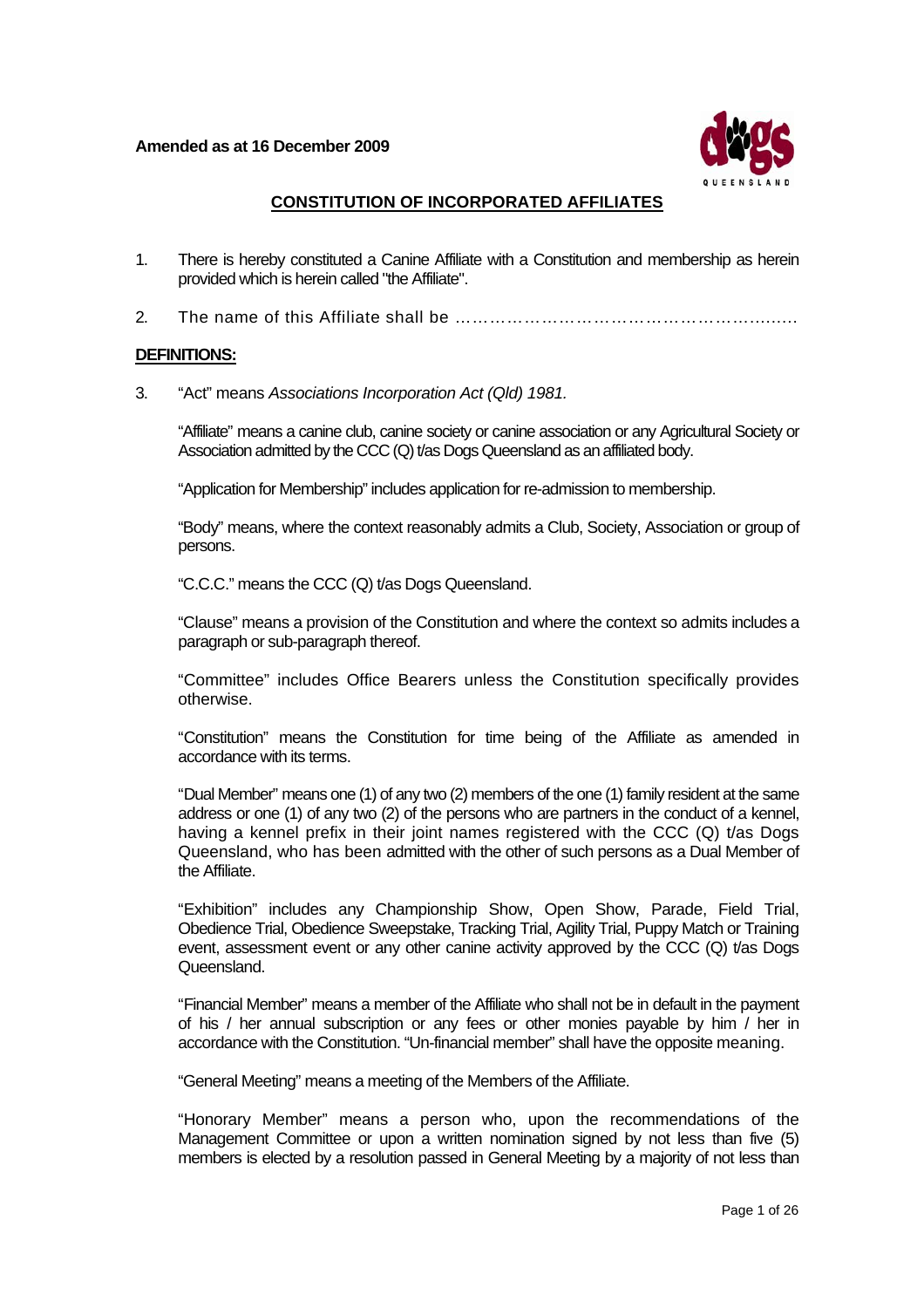three-fourths (3/4) of the Members voting in person thereat as an Honorary Member for such period as may be so determined and who in the opinion of such Meeting has rendered outstanding services to Canines or to the Affiliate or for other good and sufficient reason and who need not comply with the provisions of Clause 6 and shall in addition have the rights and privileges of a financial member but shall not be entitled to vote at General Meetings or hold office.

"Junior Member" means a person from the age of ten (10) to under eighteen (18) years, who has a parent or guardian who is a responsible CCC (Q) t/as Dogs Queensland member, who has been admitted as a member of the Affiliate and who shall not be entitled to hold office or to vote at a General Meeting of the Affiliate, but shall otherwise be entitled to enjoy all other privileges of membership.

"Life Member" means a member who has been admitted to the Affiliate as a member for life for meritorious and conspicuous continuous service to the Affiliate over a period of at least six (6) years. The Management Committee may nominate a member for Life Membership to the Annual General Meeting. To be successful the nominee must obtain at least a threefourths (3/4) majority vote of members present. Only one (1) Life Membership may be granted in any one (1) year, provided that the CCC (Q) t/as Dogs Queensland may approve the granting of more than one (1) Life Membership in any one (1) year in special circumstances upon application by the Affiliate. Life Members are eligible for election to office and have full voting rights.

"Member" means a person who has been admitted as an ordinary or dual or life member of the Affiliate and where the context otherwise so admits, shall include a person admitted to any other category of membership and the word "Member", where the context so admits, shall mean and include persons who have been admitted to any category of membership.

"Office" means the Office of the Affiliate, and shall be a place as determined from time to time at which the records of the Affiliate are to be kept.

"Office Bearers" means the President, the Vice-Presidents, Treasurer and Secretary or such other nominated positions as referred to in Clause 23 of this Constitution for the time being of the Affiliate.

"Period of Membership", in relation to a member, denotes the twelve (12) months terminating at midnight on the last day of each year for which such member is for the time being elected or admitted to membership of the Affiliate or such portion of that term during which his / her membership continues.

"Person", where the context reasonably permits, includes an individual, a partnership, or any other legal entity.

"Pure bred dogs" means dogs of either sex which are registered with the CCC (Q) t/as Dogs Queensland and, where the context otherwise admits, includes pure bred dogs of any other breed or breed variety registered with the CCC (Q) t/as Dogs Queensland.

"Registered" means breeds and breed varieties of dogs for which a separate register is kept by the CCC (Q) t/as Dogs Queensland.

"Reportable Financial Year" means the Reportable Financial Year of the Affiliate as defined by Clause 64.

"Secretary" means the honorary Secretary or Secretary of the Affiliate, and where the context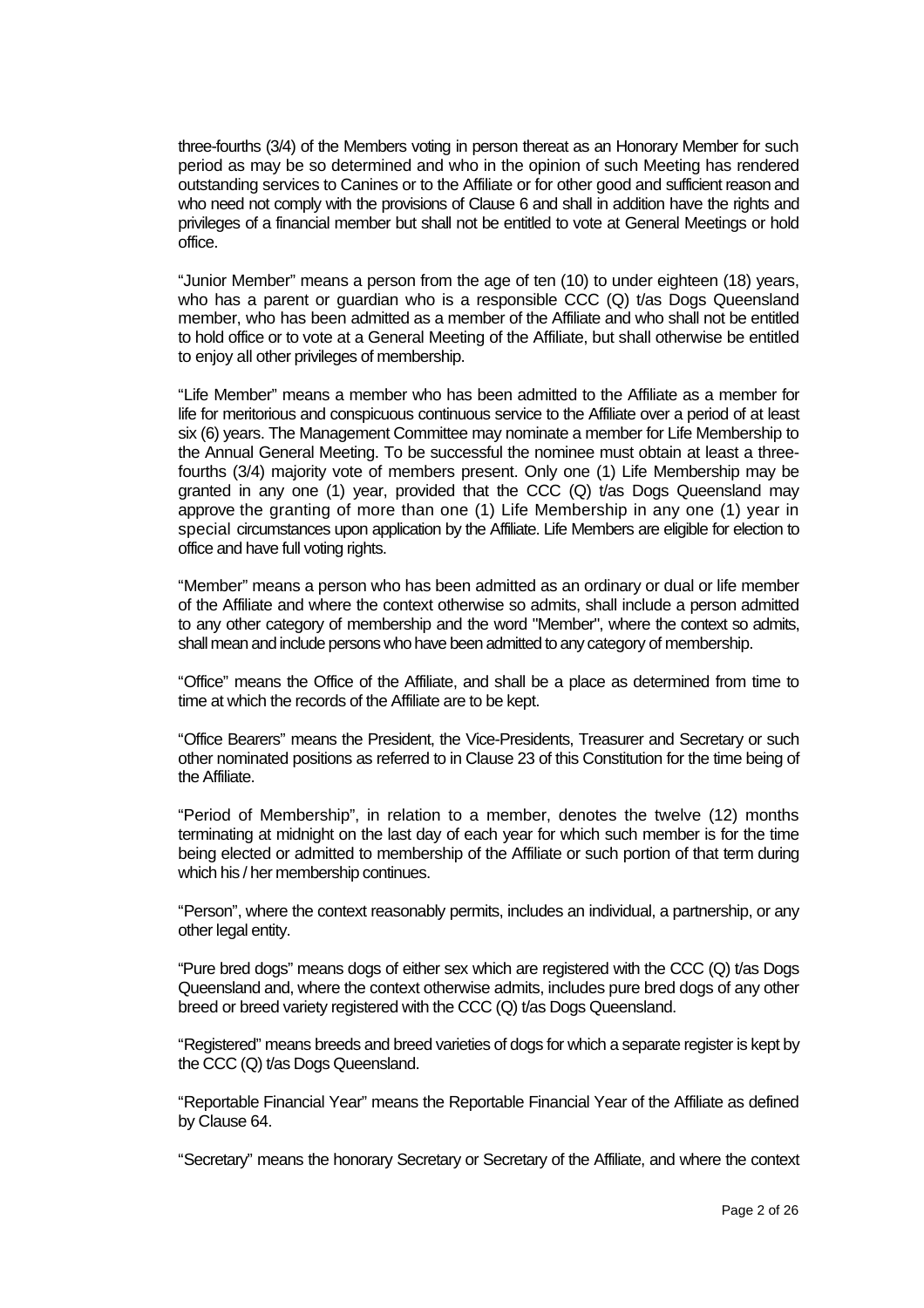reasonably permits, includes the Assistant Secretary and any other person for the time being appointed by the Management Committee to exercise the functions of the Secretary.

"Special Resolution" has the meaning defined by the Act.

"Special General Meeting" means a General Meeting convened by the Secretary requiring a Special Resolution to pass any motion, called in accordance with Clause 50.

"Words" used in this Constitution where the context reasonably permits shall have the same meaning as the definition thereof, as set forth in the Rules and Regulations of the CCC (Q) t/as Dogs Queensland. Words importing the male gender shall, where the context reasonably permits, include the female and neuter gender and words importing the singular number shall, where the context reasonably permits, include the plural number.

"Writing" includes printing and copying and any other like recognised means of communication or of reproducing words in visible form.

#### **OBJECTS:**

- 4A. The objects of the Affiliate are:-
	- (a) to Affiliate, and to continue to be Affiliated, with the CCC (Q) t/as Dogs Queensland.;
	- (b) to promote and encourage the breeding of pure bred dogs;
	- (c) to promote and raise the standards and exhibition of pure bred dogs;
	- (d) to promote the holding of exhibitions and to conduct exhibitions and / or to promote obedience training and to conduct Obedience Trials and Agility Trials and Tracking Tests and Field Trials;
	- (e) to foster, promote and protect the interests of exhibitors of pure bred dogs at exhibitions;
	- (f) to collect, verify and publish information relating to dogs and the breeding and exhibition of pure bred dogs;
	- (g) to educate and encourage members, breeders and judges to abide by the requirements and standards approved by the CCC  $(Q)$  t/as Dogs Queensland for the conduct of exhibitions and shows;
	- (h) to promote good fellowship and sportsmanship amongst members and those participating in or attending at exhibitions and shows;
	- (i) to inform members of and make known to them the laws and regulations of the State relating to the ownership and care of dogs, and the responsibility of owners for the conduct and actions of their dogs;
	- (j) to hold functions and lectures relating to dogs and to the objects of the Affiliate generally;
	- (k) to provide awards and donate prizes for competition at exhibitions and for the competition by breeders and exhibitors of dogs;
	- (l) to foster relations with other Affiliates and bodies having similar aims;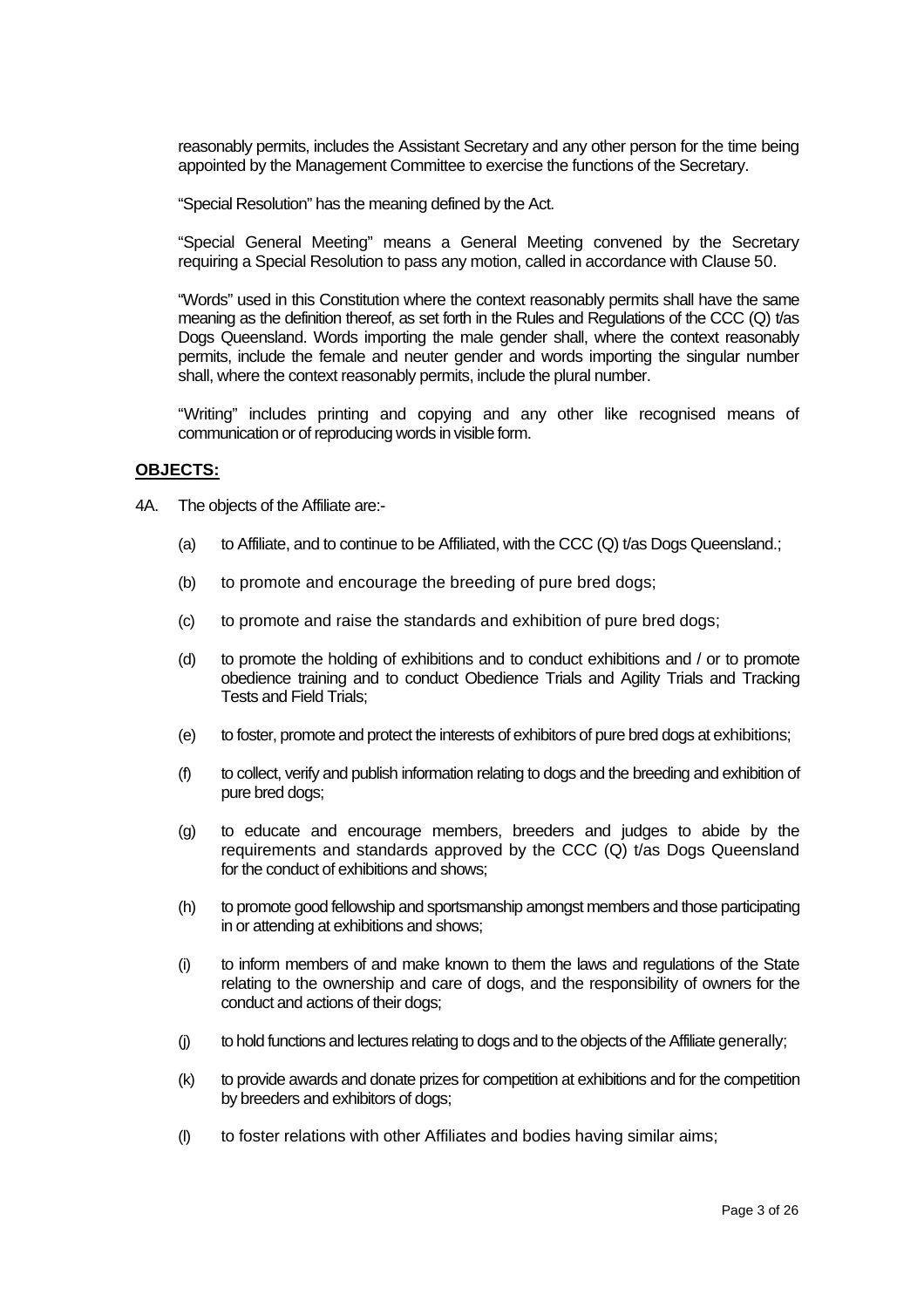- (m) to promote and assist worthy cause(s), as agreed at a General Meeting of the members of the Affiliate; and
- (n) to carry on such other activities or promote or encourage interest in the breeding, upkeep and training of and the general well-being and improvement of pure bred dogs and to do all such other things as may be necessary or conducive to carrying out the objects of the Affiliate.

## **POWERS:**

- 4B. The powers of the Affiliate are:-
	- (a) To continue to hold the funds and other assets of, and to continue to be responsible for the liabilities of, the former unincorporated association known as the …………………………………………………………………………………………
	- (b) To subscribe to, become a member of and cooperate with any other Affiliate, club or organisation, whether incorporated or not, whose objects are altogether or in part similar to those of the Affiliate provided that the Affiliate shall not subscribe to or support with its funds any club, Affiliate or organisation which does not prohibit the distribution of its income and property among its members to an extent at least as great as that imposed on the Affiliate under or by virtue of Clause 63;
	- (c) In furtherance of the objects of the Affiliate to buy, sell and deal in all kinds of articles, commodities and provisions, both liquid and solid, for the members of the Affiliate or persons frequenting the Affiliate's premises;
	- (d) To purchase, take on lease or in exchange, hire and otherwise acquire any lands, buildings, easements or property, real and personal, and any rights or privileges which may be requisite for the purposes of, or capable of being conveniently used in connection with, any of the objects of the Affiliate: Provided that in case the Affiliate shall take or hold any property which may be subject to any trusts the Affiliate shall only deal with the same in such manner as is allowed by law having regard to such trusts;
	- (e) To enter into any arrangements with any Government or Authority that are incidental or conducive to the attainment of the objects and the exercise of the powers of the Affiliate – to obtain from any such Government or Authority any rights, privileges and concessions which the Affiliate may think it desirable to obtain and to carry out, exercise and comply with any such arrangements, rights, privileges and concessions;
	- (f) To appoint, employ, remove or suspend such managers, clerks, secretaries, servants, workmen and other persons as may be necessary or convenient for the purposes of the Affiliate;
	- (g) To remunerate any person or body corporate for services rendered or to be rendered and whether by way of brokerage or otherwise in placing or assisting to place or guaranteeing the placing of any unsecured notes, debentures or other securities of the incorporated association or in or about the incorporated association or promotion of the incorporated association or in the furtherance of its objects;
	- (h) To construct, improve, maintain, develop, work, manage, carry out, alter or control any houses, buildings, grounds, works or conveniences which may seem calculated directly or indirectly to advance the Affiliate's interests, and to contribute to, subsidise or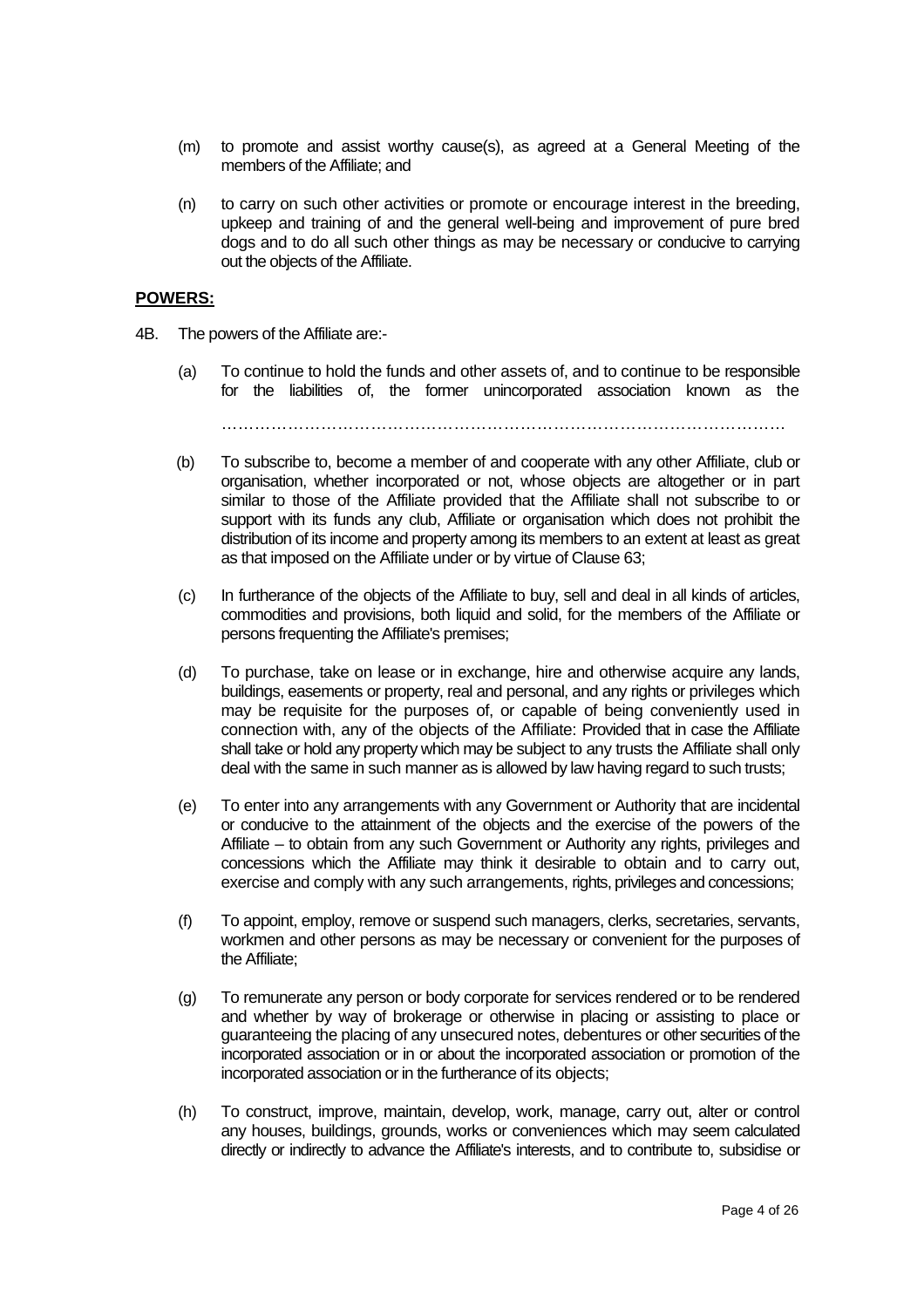otherwise assist and take part in the construction, improvement, maintenance, development, working, management, carrying out, alteration or control thereof;

- (i) To invest and deal with the money of the Affiliate not immediately required in such manner as may from time to time be thought fit;
- (j) To take, or otherwise acquire, and hold shares, debentures or other securities;
- (k) In furtherance of the objects of the Affiliate to lend and advance money or give credit to any person or body corporate – to guarantee and give guarantees or indemnities for the payment of money or the performance of contracts or obligations by any person or body corporate, and otherwise to assist any person or body corporate;
- (l) To borrow or raise money either alone or jointly with any other person or legal entity in such manner as may be thought proper and whether upon fluctuating advance account or overdraft or otherwise to represent or secure any moneys and further advances borrowed or to be borrowed alone or with others as aforesaid by notes secured, or by mortgage, charge, lien or other security upon the whole or any part of the incorporated association's property or assets present or future and to purchase, redeem or pay-off any such securities;
- (m) To draw, make, accept, endorse, discount, execute and issue promissory notes, bills of exchange, bills of lading and other negotiable or transferable instruments;
- (n) In furtherance of the objects of the Affiliate to sell, improve, manage, develop, exchange, lease, dispose of, turn to account or otherwise deal with all or any part of the property and rights of the Affiliate:
- (o) To take or hold mortgages, liens or charges, to secure payment of the purchase price, or any unpaid balance of the purchase price, of any part of the Affiliate's property of whatsoever kind sold by the Affiliate, or any money due to the Affiliate from purchasers and others;
- (p) To take any gift of property whether subject to any special trust or not, for any one or more of the objects of the Affiliate but subject always to the provisions of this Constitution and the objects of the Affiliate set out in Clause 4B, Sub-Clause (d);
- (q) To take such steps by personal or written appeals, public meetings or otherwise, as may from time to time be deemed expedient for the purpose of procuring contributions to the funds of the Affiliate, in the shape of donations, annual subscriptions or otherwise;
- (r) To print and publish any newspapers, periodicals, books or leaflets that the Affiliate may think desirable for the promotion of its objects;
- (s) In furtherance of the objects of the Affiliate to amalgamate with any one (1) or more incorporated association(s) having objects altogether or in part similar to those of the Affiliate and which shall prohibit the distribution of its or their income and property among its or their members to an extent at least as great as that imposed upon the Affiliate under or by virtue of Clause 63;
- (t) In furtherance of the objects of the Affiliate to purchase or otherwise acquire and undertake all or any part of the property, assets, liabilities and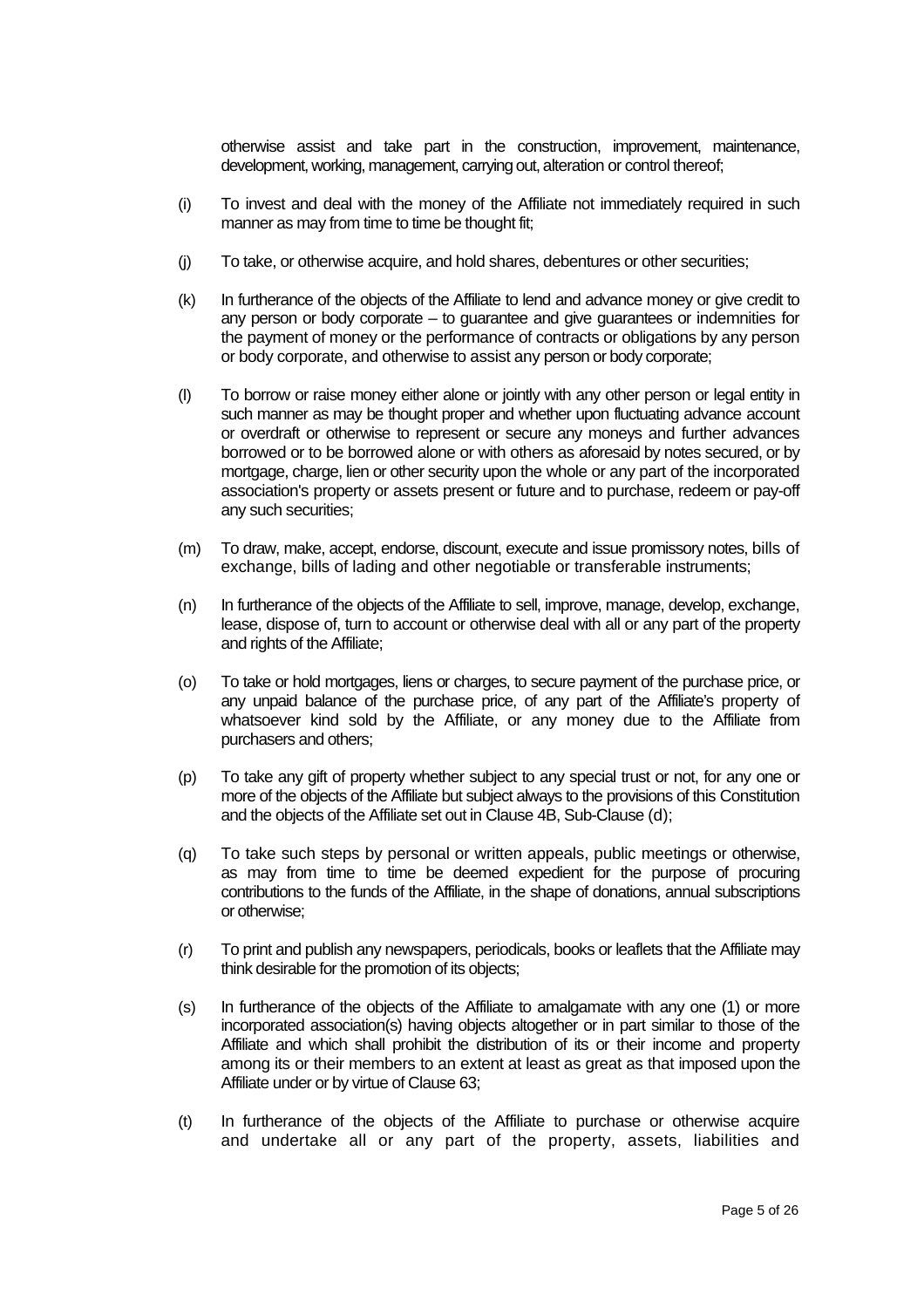engagements of any one (1) or more of the incorporated association(s) with which the Affiliate is authorised to amalgamate;

- (u) In furtherance of the objects of the Affiliate to transfer all or any part of the property, assets, liabilities and engagements of the Affiliate to any one or more of the incorporated associations with which the Affiliate is authorised to amalgamate;
- (v) To make donations for patriotic, charitable or community purposes;
- (w) To transact any lawful business in aid of the Commonwealth of Australia in the prosecution of any war in which the Commonwealth of Australia is engaged;
- (x) To do all such other things as are incidental or conducive to the attainment of the objects and the exercise of the powers of the Affiliate.

## **AFFILIATION WITH THE CANINE CONTROL COUNCIL (QUEENSLAND):**

5. The Affiliate, having achieved Affiliated status, shall continue to be Affiliated with the CCC (Q) t/as Dogs Queensland and, whilst continuing to be Affiliated with the CCC (Q) t/as Dogs Queensland, shall be eligible to apply for permission to conduct authorised exhibitions.

#### **MEMBERSHIP:**

6. Any person owning a pure bred dog or interested in any of the activities referred to in the objects of the Affiliate shall be eligible to apply for membership.

#### **CLASSIFICATION OF MEMBERS:**

- 7. Membership of the Affiliate may be divided into the following categories (see Clause 3). Each class of membership shall be unlimited in numbers:
	- (a) Member (Ordinary);
	- (b) Dual Member;
	- (c) Honorary Member;
	- (d) Junior Member;
	- (e) Life Member, and

every person admitted and / or elected to membership shall be and be deemed for all purposes to have agreed to be bound by the Rules and Regulations of the CCC (Q) t/as Dogs Queensland and the Constitution of the Affiliate for the time being in force.

### **ROLL OF MEMBERS:**

- 8.1 A register of members shall be kept by the Management Committee and must contain the following particulars for each member -
	- (a) the full name of the member;
	- (b) the postal or residential address of the member;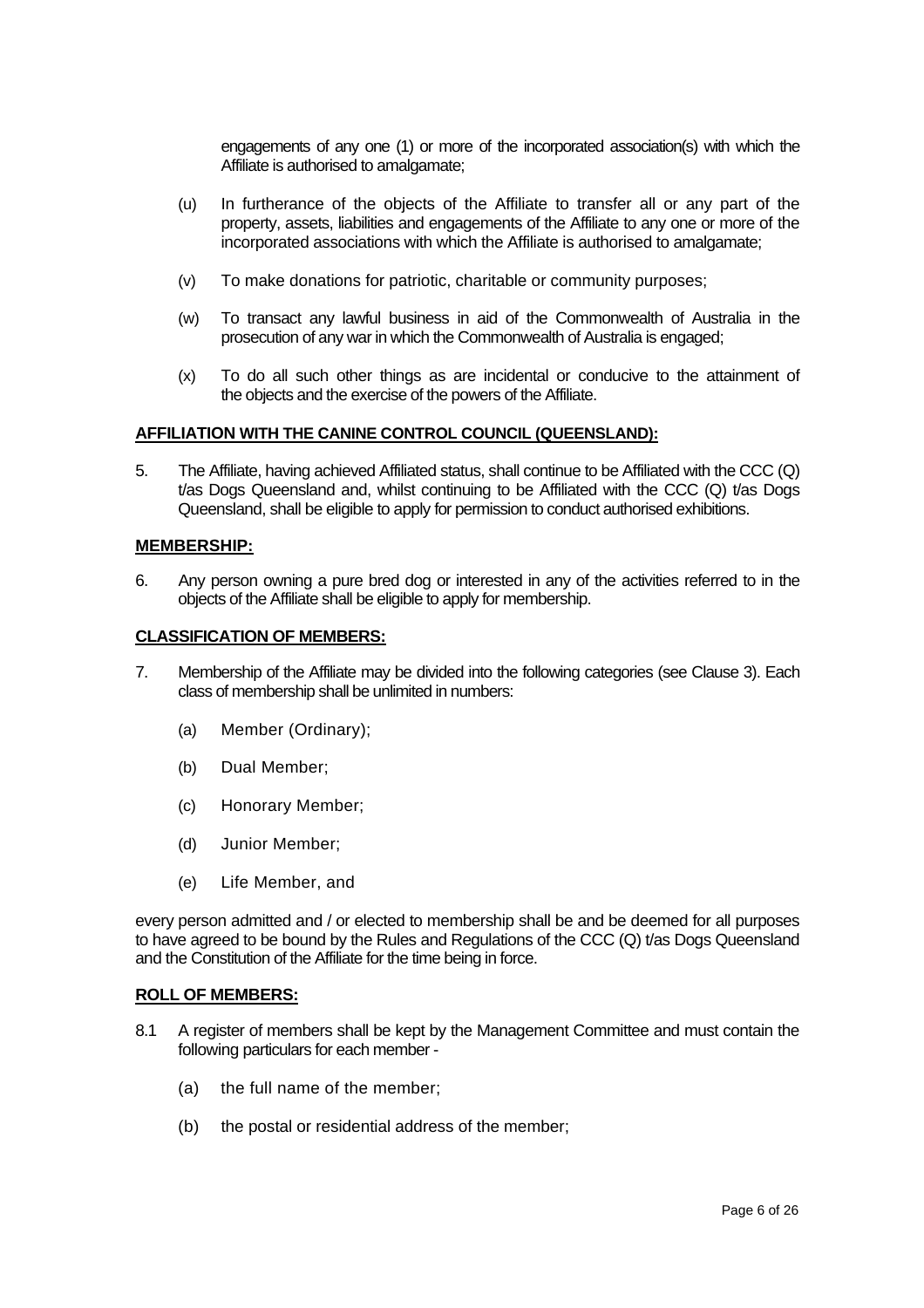- (c) the date of admission as a member;
- (d) the date of death or time of resignation of the member;
- (e) details about the termination or reinstatement of membership;
- (f) any other particulars the management committee or the members at a general meeting decide; and
- (g) the category of membership.
- 8.2 The register of members must be renewed annually.
- 8.3 The register of members must be kept at the office of the Affiliate and shall be made available by the Secretary for inspection by members at all reasonable times.
- 8.4 A member must contact the Secretary to arrange an inspection of the register.
- 8.5 Notwithstanding any provision to the contrary, the Management Committee may, on the application of a member of the Affiliate withhold information about the member (other than the member's full name) from the register available for inspection if the Management Committee has reasonable grounds for believing the disclosure of the information would put the member at risk of harm.

## **APPLICATION FOR MEMBERSHIP:**

- 9. (a) Every person who at the date of adoption of this Constitution was a member of the Affiliate shall continue to be a member of the Affiliate, in the same class of membership as that Member held prior to the adoption of this Constitution, and shall not be required to pay any further subscription until the next due date for payment of the Member's subscription.
	- (b) Every applicant for any class of membership of the Affiliate shall be proposed by one member of the Affiliate and seconded by another member. The application for membership shall be made in writing, signed by the applicant and his proposer and seconder and shall be in such form as the Management Committee from time to time prescribes.
	- (c) An application for membership shall be accompanied by the prescribed fees.
- 10.1 The Management Committee must ensure that, as soon as possible after the person applies to become a member of the Affiliate and before the Management Committee considers the person's application, the person is advised—
	- (a) whether or not the Affiliate has public liability insurance; and
	- (b) if the Affiliate has public liability insurance the amount of the insurance.
- 10.2 The Secretary shall submit such application to the next General Meeting of the Affiliate where the matter of admission or rejection of the application shall be decided by majority vote.
- 10.3 The Secretary of the Affiliate must, as soon as practicable after the General Meeting decides to accept or reject an application, give the applicant a written notice of the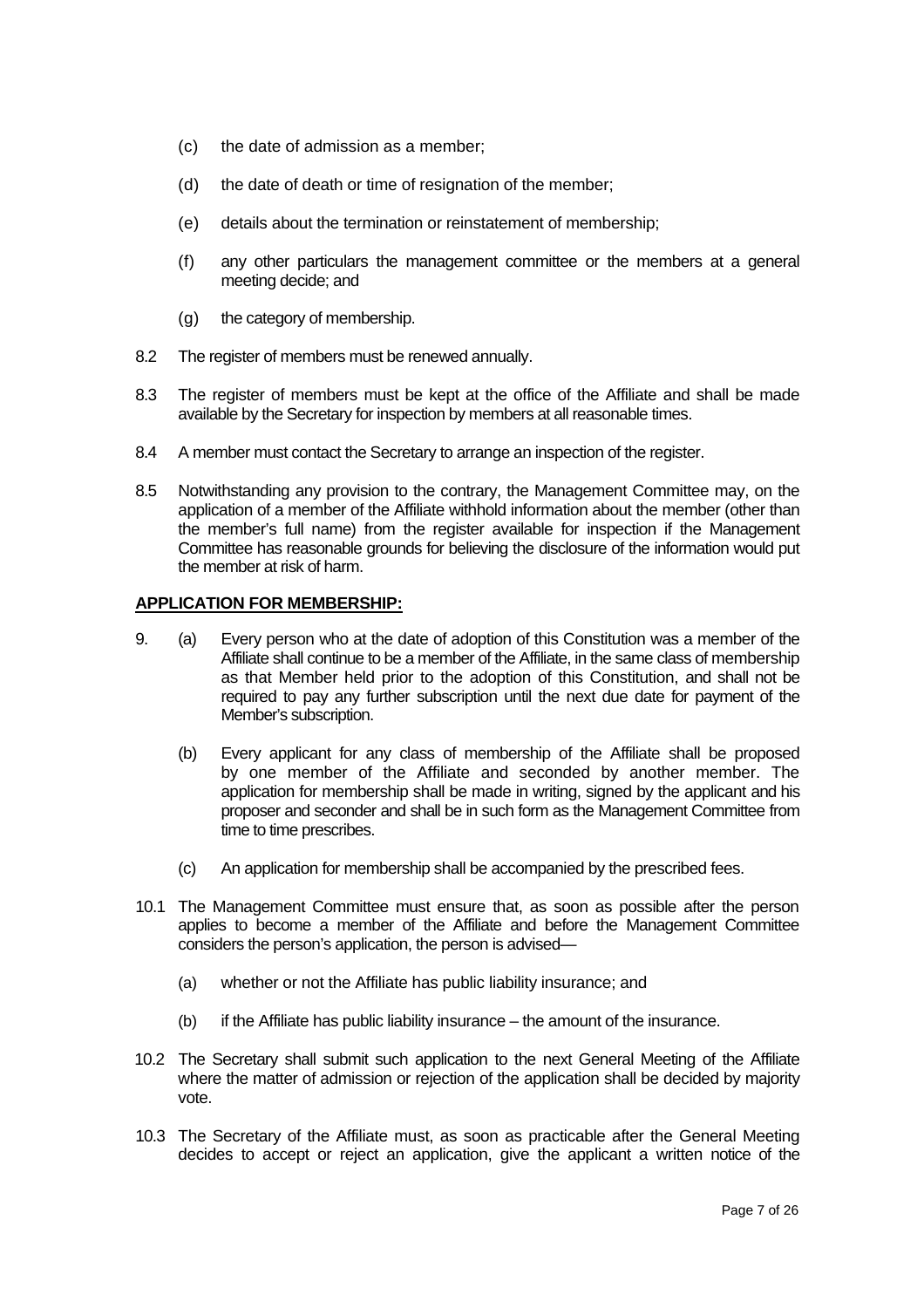decision.

- 10.4 No appeal shall lie against any rejection of membership.
- 11. A member may make application to the Affiliate for re-admission as a member to his category of membership upon payment of his annual subscription and shall be deemed for all purposes to have been re-admitted as such a member, if:
	- (a) The person was a member of the Affiliate prior to the adoption of this Constitution, and makes such application within twenty eight (28) days after the adoption of this Constitution; or
	- (b) A member may, up to and including the date of, but prior to the start of, the Annual General Meeting, make application to the Affiliate for re-admission as a Member to his / her category of membership upon payment of the annual subscription, and shall be deemed for all purposes to have been re-admitted as such a Member.

## **TERMINATION OF PERIOD OF MEMBERSHIP:**

- 12.1 A member shall cease ipso facto to be a member of the Affiliate:
	- (a) upon the termination of his period of membership (whether by effluxion of time or otherwise), unless he / she shall be re-admitted pursuant to Clause 11 as a member of the Affiliate for a further period of membership;
	- (b) if he / she resigns by notice in writing addressed to the Secretary;
	- (c) if he / she shall die;
	- (d) if his / her annual subscription for the forthcoming Reportable Financial Year has not been paid in accordance with Clause 11;
	- (e) if pursuant to the Constitution he / she shall be expelled from the Affiliate;
	- (f) if he / she is disqualified or suspended by the CCC  $(Q)$  t/as Dogs Queensland for any period for which he / she is suspended or disqualified;
	- (g) should any person cease to be a member of the Affiliate for any reason whatsoever, he / she shall not be entitled to the return of his / her membership fee or any part thereof, or any portion of the assets of the Affiliate.
- 12.2 The Management Committee may terminate a member's membership if the member:
	- (a) is convicted of an indictable offence; or
	- (b) does not comply with any of the provisions of the Constitution; or
	- (c) has membership fees in arrears for at least two (2) months; or
	- (d) conducts himself / herself in a way considered to be injurious or prejudicial to the character or interests of the Affiliate or the CCC (Q) t/as Dogs Queensland.
- 12.3 Before the Management Committee terminates a member's membership, the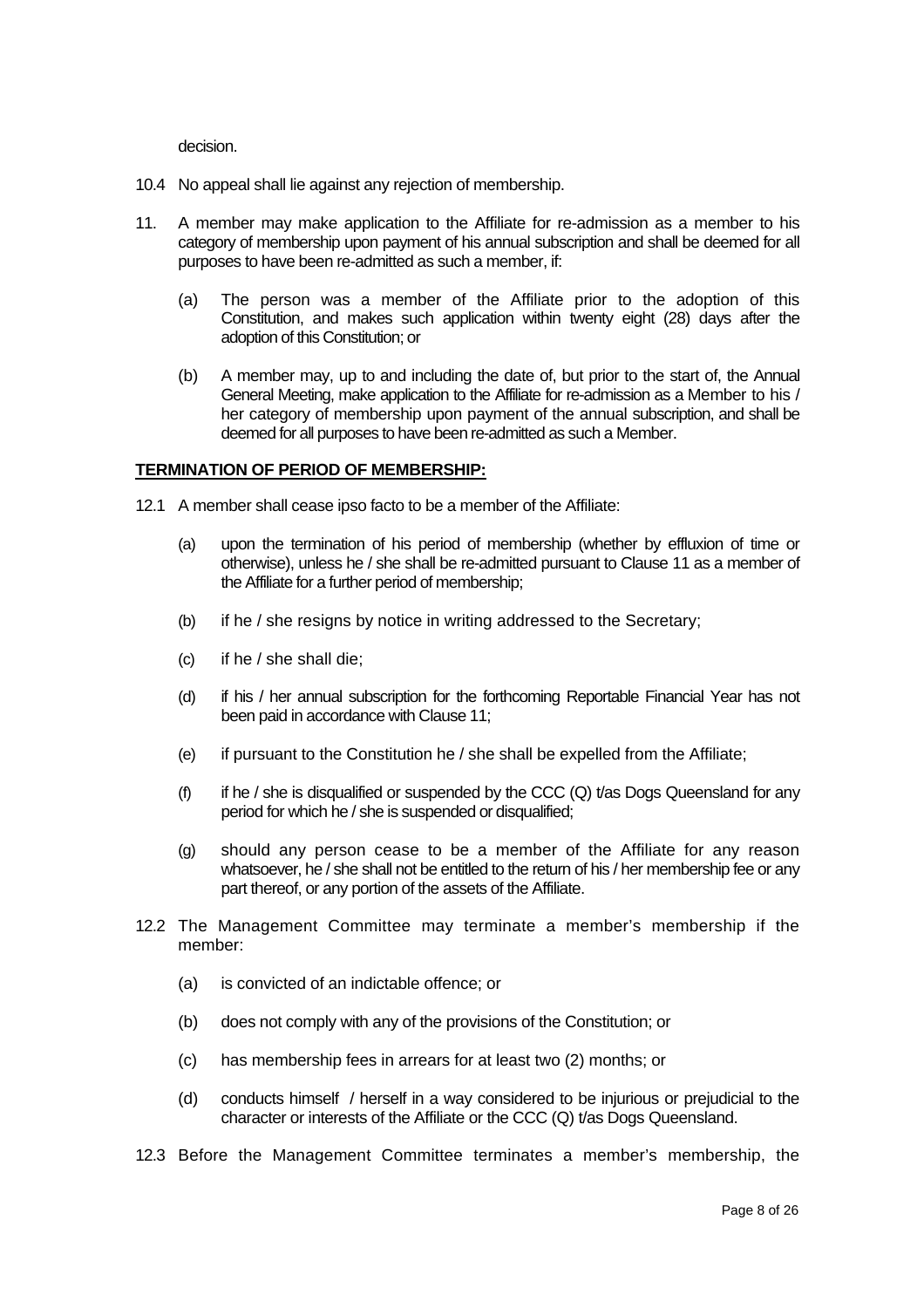committee must give the member a full and fair opportunity to show why the membership should not be terminated.

12.4 If, after considering all representations made by the member, the Management Committee decides to terminate the membership, the Secretary of the Management Committee must give the member a written notice of the decision.

## **ANNUAL SUBSCRIPTION AND JOINING FEE:**

- 13A. Subject to notice of motion first being given by resolution of the Management Committee, the members, in General Meeting at any time and from time to time may fix the amount of the annual subscription payable by each category of membership and may in like manner determine that a membership joining fee shall be paid and the amount thereof.
- 13B. Until the amount of the annual subscription payable by any category of membership is fixed in accordance with Clause 13A, the amount thereof shall continue to be the amount of the annual subscription for that category of membership which applied prior to the adoption of this Constitution.

## **PRIVILEGES OF MEMBERSHIP:**

- 14. Subject to the restrictions and limitations prescribed by or pursuant to the Constitution, the privileges of a member shall be:
	- (a) upon application and payment of the prescribed fee (if any) to the Secretary, to receive a copy of the Constitution of the Affiliate;
	- (b) the right to attend and vote at all General Meetings of the Affiliate, subject to the conditions of Clauses 61 (b) and 61 (c);
	- (c) to submit himself / herself as a candidate for any Office of the Affiliate subject to the conditions of Clause 61(b) and 61(c);
	- (d) to receive any publication issued by the Affiliate, upon the payment of the prescribed fee (if any);
	- (e) to compete for prizes (including trophies) available for members of the Affiliate when exhibiting or competing at any exhibition conducted by the Affiliate.
- 15. A Junior Member shall be entitled to take part in the proceedings of a General Meeting but shall not be eligible to vote and shall not be eligible to hold office, but shall be entitled to exercise all other privileges of membership.

#### **CONDUCT OF MEMBERS:**

- 16. A Member, upon election to any category of membership, shall strictly observe and act in conformity with and not otherwise than in accordance with the Constitution of the Affiliate and Rules and Regulations of the CCC (Q) t/as Dogs Queensland, and will uphold the honour of and use his / her best endeavours to further the objects of the Affiliate.
- 17. A Member shall furnish to the Management Committee such information within the knowledge of the Member as the Management Committee may from time to time require and within such time as the Management Committee may specify in respect of any act or omission on his / her part or of his / her agent or servant in and about his / her conduct at any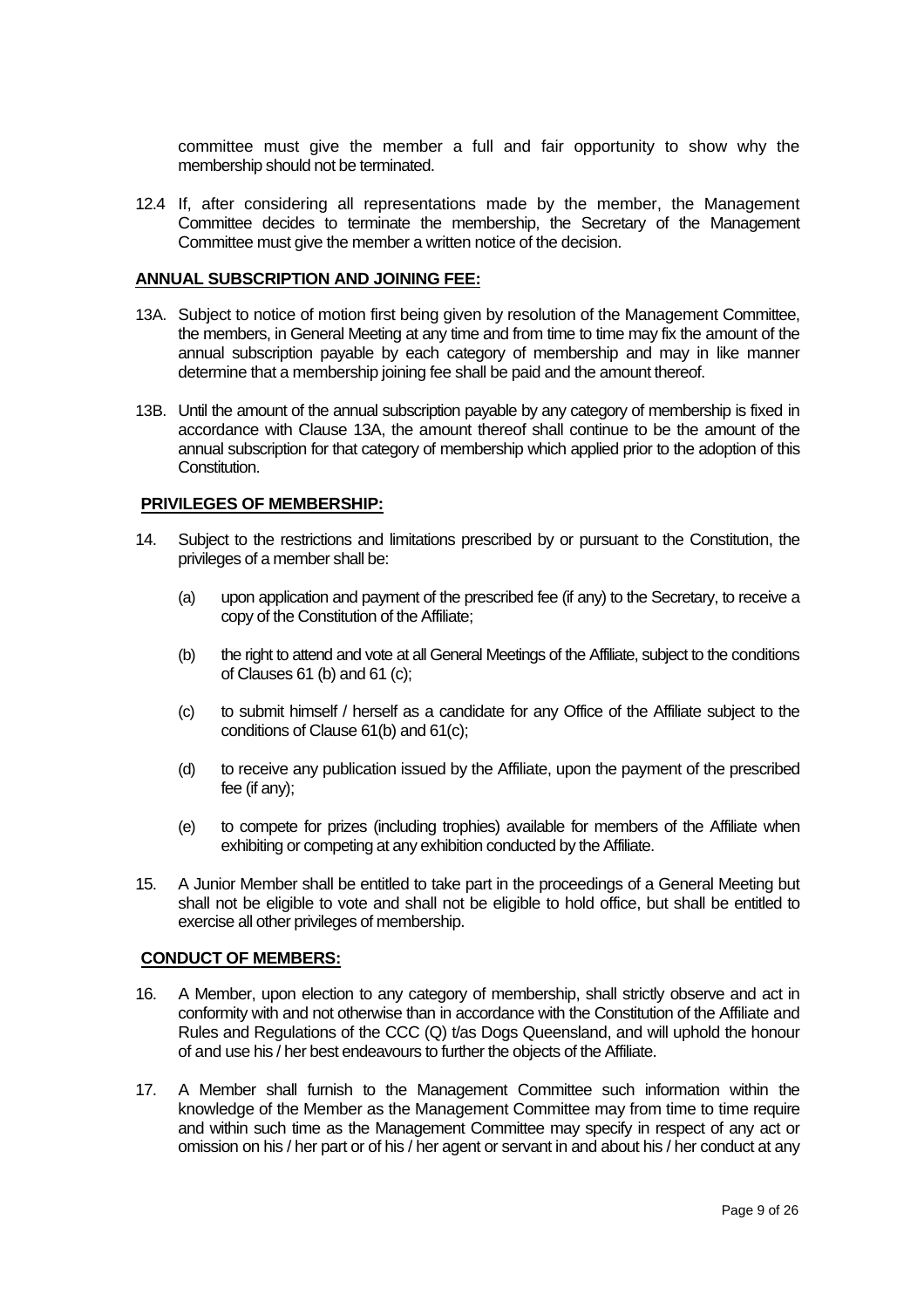exhibition or show or in respect of any matter dealt with or regulated by the Constitution of the Affiliate or Rules.

- 18. (a) Where a member is required to appear before the Management Committee or to supply information pursuant to Clause 17 or any other Clause of this Constitution and fails to do so, he / she shall furnish to the Management Committee a Statutory Declaration or other written explanation relating to the matter.
	- (b) If a member defaults in complying with any requirement of the Management Committee pursuant to Clause 17 and / or Clause 18 (a), the Management Committee may in its absolute discretion proceed to inquire into the matter without further notice to the member.
- 19. If, upon such inquiry, the Management Committee is of the opinion that a member has willfully infringed any of the Rules or Regulations of the CCC  $(Q)$  t/as Dogs Queensland and / or the Constitution of the Affiliate, or has been guilty of any conduct prejudicial to the Affiliate or to a member thereof, the Management Committee may call his / her attention to such infringement or conduct by a notice in writing addressed to such member and may call upon such member to show cause why he / she should not be expelled from the Affiliate or have his / her membership suspended.
- 20. If such member does not, within a period of fourteen (14) days of the date of the aforesaid notice, either resign his / her membership or offer an explanation of the circumstances, either in person or in writing as he / she may elect to the Management Committee at a meeting thereof convened for that purpose, and if such explanation is not acceptable to the Management Committee, it may recommend to the members at the first General Meeting thereof convened subsequent to such inquiry that the member be suspended from Membership for such period as the Management Committee may think fit or that such member be expelled from the Affiliate and such recommendation shall be included in the notice convening the General Meeting. At such meeting, the member shall be entitled to be heard and to give his / her explanation of the circumstances and to call witnesses on his / her behalf.
- 21. If the recommendation of the Management Committee made under Clause 20 or an amendment thereof is approved by a Resolution passed by a majority of three-fourths (3/4) of the members voting in person at such General Meeting, such member shall forthwith be suspended from membership for such specified period or expelled as the case may be, and he / she shall have no claim or right of recourse to litigation whatsoever against the Management Committee or any member thereof or against any member so voting.
- 22. Any member affected by a decision of the Management Committee and / or resolution passed in accordance with Clause 21 may appeal therefrom to the Committee of the CCC (Q) t/as Dogs Queensland upon such conditions as that Committee may from time to time prescribe. In such event the decision of the Committee of the CCC (Q) t/as Dogs Queensland shall be final and binding on all parties.

# **OFFICE BEARERS:**

- 23. The Office Bearers for the time being of the Affiliate shall be:
	- (a) the President;
	- (b) Vice Presidents [Insert Number];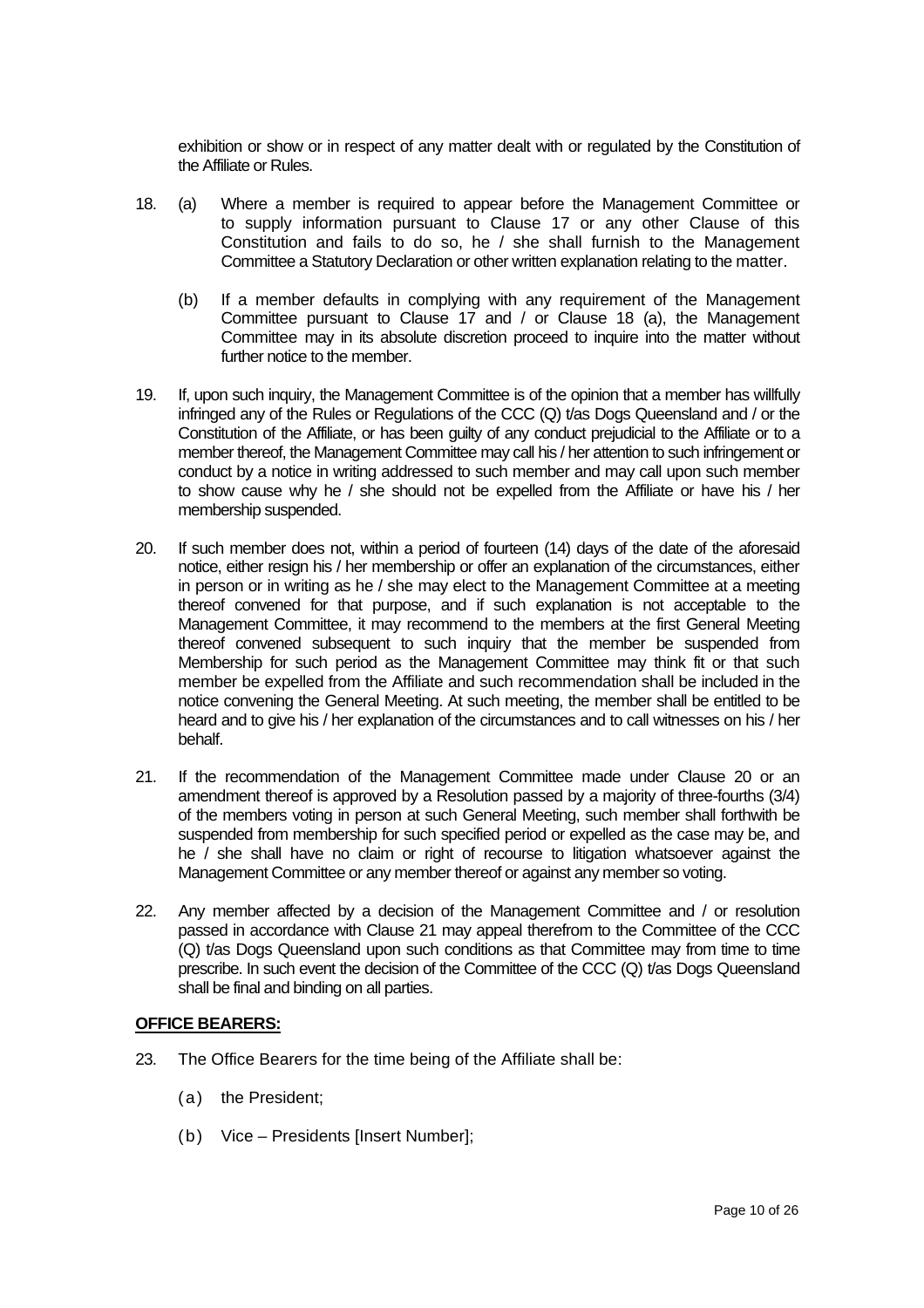- (c) the Treasurer;
- (d) the Secretary; and
- (e) not less than four (4) nor more than six (6) Committee Members, all of whom shall be elected at the Annual General Meeting or as provided in this Constitution.

## **DUTIES OF SECRETARY:**

- 24.1 The secretary shall cause full and accurate minutes of all questions, matters, resolutions and other proceedings of every Management Committee meeting and General Meeting to be entered in a book which is to be open for inspection at all reasonable times by any financial member who previously applies to the secretary for that recording of such minutes. The minutes of every Management Committee meeting shall be signed by the Chairperson of that meeting or the Chairperson of the next succeeding Management Committee meeting verifying their accuracy. Similarly, the minutes of every General Meeting shall be signed by the Chairperson of that meeting or the Chairperson of the next succeeding General Meeting: Provided that the minutes of any Annual General Meeting shall be signed by the Chairperson of that meeting or the Chairperson of the next succeeding General Meeting or Annual General Meeting. The Secretary shall exercise and perform all the usual secretarial functions and generally attend to the secretarial work of the Affiliate and in particular shall keep and maintain:
	- (a) the register of members;
	- (b) all necessary records of the affairs of the Affiliate;
	- (c) a complete record of awards made at all exhibitions and shows conducted by the Affiliate, where necessary; and
	- (d) full and accurate minutes of all questions, matters, resolutions and other proceedings of each General Meeting in a Minute Book,

and must:

- (e) forward to the CCC (Q) t/as Dogs Queensland within one (1) month of the Annual General Meeting an audited Statement of Receipts and Expenditure and Balance Sheet of the Affiliate and a copy of all Reports and Minutes;
- (f) call meetings of the Affiliate, including preparing notices of a Meeting and of the business to be conducted at the Meeting in consultation with the President of the Affiliate; and
- (g) keep copies of all correspondence and all other documents relating to the Affiliate.
- 24.2 If asked by a member of the Affiliate, the Secretary must:
	- (a) within twenty eight (28) days after the request is made:
		- (i) make the Minute Book for a particular General Meeting available for inspection by the Member at a mutually agreed time and place; and
		- (ii) give the member copies of the Minutes of the Meeting (provided that the member reimburses the Affiliate for the cost of producing such copies); or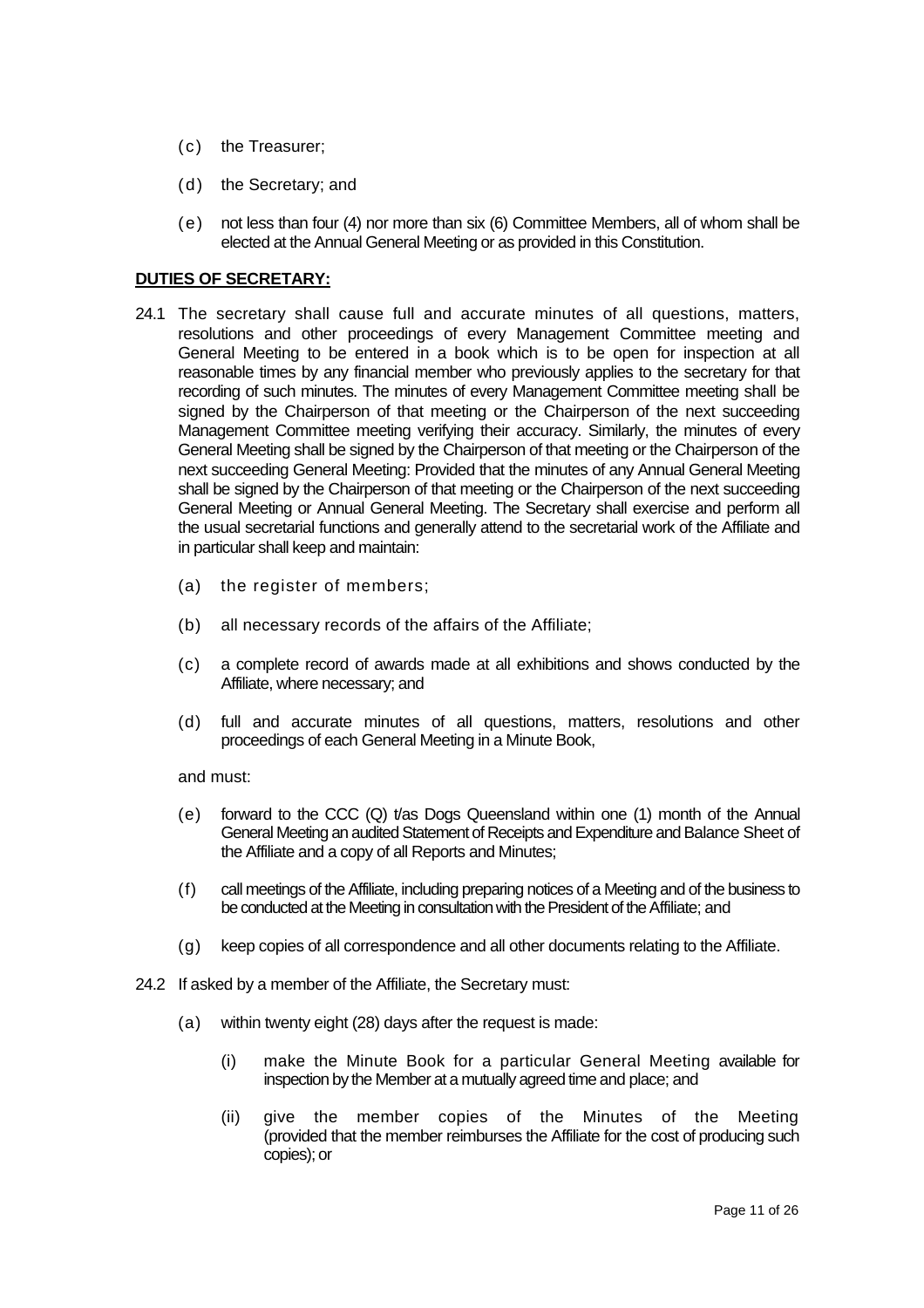- (iii) give the members a copy of the Affiliate's Financial documents or make them available for inspection by the members.
- (b) give the member a copy of the Affiliate's Rules including this Constitution which are compliant with the requirements of the Act.

## **DUTIES OF TREASURER:**

- 25. The Treasurer shall:
	- (a) receive all moneys paid to the Affiliate and cause the same to be paid into the banking account of the Affiliate kept for such purpose within fourteen (14) days of the receipt thereof;
	- (b) keep all necessary books of account and financial statements as shall be required by the Auditors and the CCC (Q) t/as Dogs Queensland;
	- (c) prepare the Annual Accounts and accompanying reports;
	- (d) submit financial statements to all constituted meetings of the Management Committee and of the Affiliate;
	- (e) produce in General Meetings the cash books, current bank statements, bank pass book, and bank reconciliation when requested to do so;
	- (f) keep vouchers for payments authorised by the Affiliate and the Management Committee;
	- (g) keep a true and correct inventory of all property of the Affiliate.

## **MANAGEMENT COMMITTEE:**

- 26.1 There shall be a Management Committee consisting of the Office Bearers and not less than four (4) nor more than six (6) members which must include at least one (1) person holding the office of President and another person holding the office of Treasurer, all of whom shall be elected at the Annual General Meeting or as provided in the Constitution.
- 26.2 The Management Committee must ensure that, before a candidate is elected as a member of the Management Committee, the candidate is advised -
	- (a) whether or not the Affiliate has public liability insurance; and
	- (b) if the Affiliate has public liability insurance the amount of the insurance.
- 27. The Management Committee shall manage and have the entire control and management of the administration of the affairs, property and funds of the Affiliate subject to and in accordance with the provisions of the Constitution and any resolutions passed at a General Meeting of Members, including interpretation of these rules.
- 28.1 The Management Committee may exercise the powers of the association
	- (a) to borrow, raise or secure the payment of amounts in a way the members of the Affiliate decide; and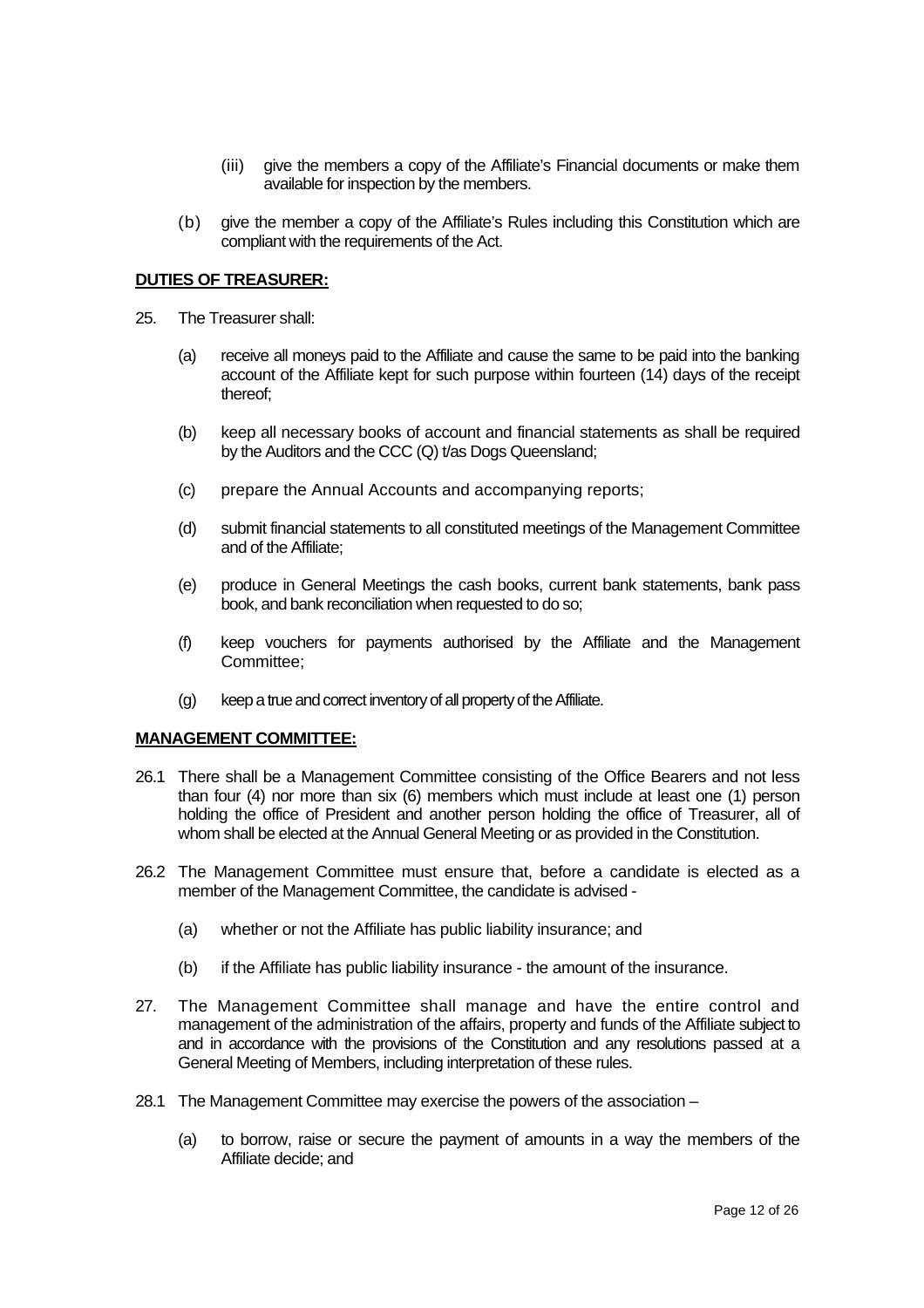- (b) to secure the amounts mentioned in paragraph (a) or the payment or performance of any debt, liability, contract, guarantee or other engagement incurred or to be entered into by the Affiliate in any way, including by the issue of debentures (perpetual or otherwise) charged upon the whole or part of the Affiliate's property, both present and future; and
- (c) to purchase, redeem or pay off any securities issued; and
- (d) to borrow amounts from members and pay interest on the amounts borrowed; and
- (e) to mortgage or charge the whole or part of its property; and
- (f) to issue debentures and other securities, whether outright or as security for any debt, liability or obligation of the Affiliate; and
- (g) to provide and pay off any securities issued; and
- (h) to invest in a way the members of the Affiliate may from time to time decide.
- 28.2 For Sub-Clause 28.1 (d), the rate of interest must not be more than the current rate being charged for overdrawn accounts on money lent (regardless of the term of the loan) by:
	- (a) the financial institution for the Affiliate; or
	- (b) if there is more than one (1) financial institution for the association the financial institution nominated by the Management Committee.
- 28.3 Notwithstanding Clause 27, the members in a General Meeting by resolution passed by a majority of members present and voting may overrule a decision of the Management Committee, except a decision of the Management Committee to pay any account payable by the Affiliate, or by a resolution passed by a majority of the members present and voting may instruct the Management Committee in the light of objections expressed by any member to any such decision to review the decision at its next meeting and make its further recommendation to the members at the next General Meeting thereof.

#### **MEETING OF THE MANAGEMENT COMMITTEE:**

- 29. Meetings of the Management Committee shall be held at such place and at such time as the Management Committee from time to time determines, but shall be held at least one (1) in every two (2) calendar months.
- 30. The Secretary or his / her representative shall attend all meetings of the Management Committee. The minutes of such meetings signed by the Chairperson thereof or by the Chairperson of a confirmatory meeting, shall be accepted as sufficient evidence of the proceedings of such meeting.
- 31.1 At a management committee meeting, more than fifty (50) percent of the members elected to the committee as at the close of the last General Meeting of the members form a quorum.
- 31.2 If there is no quorum within 30 minutes after the time fixed for a Management Committee Meeting called on the request of members of the Committee, the meeting lapses.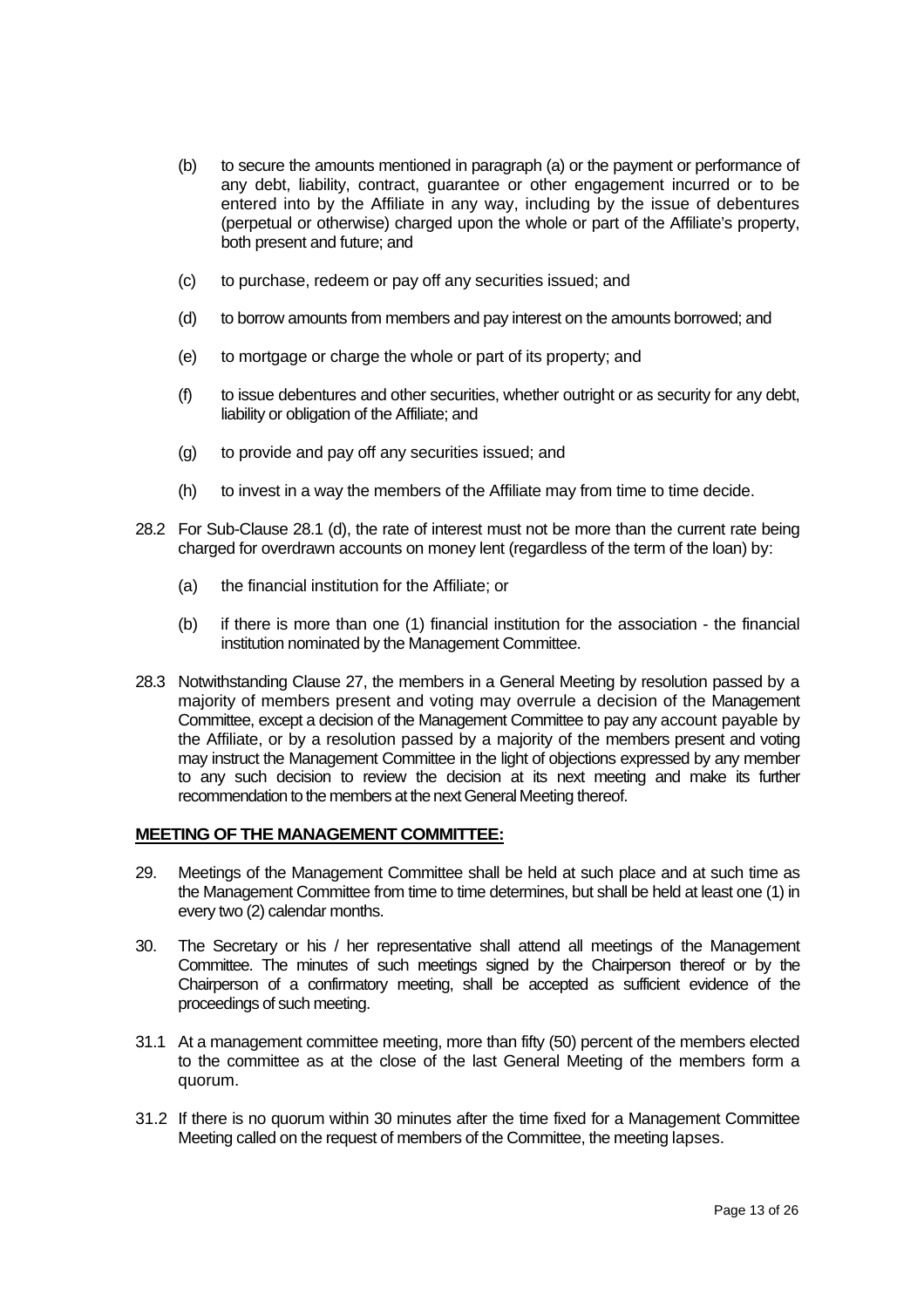- 31.3 If there is no quorum within 30 minutes after the time fixed for a Management Committee Meeting called other than on the request of the members of the Committee:
	- (a) the meeting is to be adjourned for at least one (1) day; and
	- (b) the members of the Management Committee who are present are to decide the day, time and place of the adjourned meeting.
- 31.4 If, at an adjourned meeting mentioned in Sub-Clause (3) above, there is no quorum within 30 minutes after the time fixed for the meeting, the meeting lapses.
- 32. The Secretary shall call a meeting of the Management Committee whenever requested so to do by the President or by not less than three (3) members of the Management Committee.
- 33. The President, or in his / her absence or if he / she shall be unwilling to act, a Vice-President present, or if present he / she shall be unwilling to act, then a member of the Management Committee elected by the members thereof present in person shall be the Chairperson of a meeting of the Management Committee.
- 34. A member of the Management Committee shall not vote in respect of any contract or proposed contract with the Affiliate in which he / she is interested or in respect of any matter arising thereat and if he / she does so vote, his / her vote shall not be counted.
- 35. All acts done by a meeting of the Management Committee or of a Sub-Committee thereof or of a Sub-Committee appointed by the members or by any person acting as a member of the Management Committee or of a Sub-Committee not withstanding that it is afterwards discovered that there was some defect in the appointment of the Management Committee or of a Sub-Committee or of any person acting as aforesaid, or that the members of the Management Committee or any of them or of a Subcommittee were disqualified, shall be as valid as if any such person had been appointed and was qualified to be a member of the Management Committee or of such Sub-Committee.
- 36. A resolution in writing signed by all members of the Management Committee for the time being entitled to receive notice of a meeting of the Management Committee shall be as valid and effectual as if it had been passed at a meeting of the Management Committee duly held and convened. Any such resolution may consist of several documents in like form each signed by one (1) or more members of the Management Committee.
- 37. A member of the Management Committee absenting himself / herself from three (3) consecutive Management Committee meetings without leave of the Management Committee shall ipso facto cease to be a member of the Management Committee, and if an Office Bearer he / she shall ipso facto also cease to hold his / her office.
- 38.1 A casual vacancy occurring amongst members of the Management Committee may be filled by the Management Committee at its next meeting and the member so appointed shall hold that office until his / her appointment is confirmed by the members at the next General Meeting or the vacancy is otherwise filled by the members at a General Meeting.
- 38.2 The continuing members of the Management Committee may act despite a casual vacancy on the Management Committee.
- 38.3 However, if the number of Management Committee members is less than the number fixed under Clause 52 as a quorum of the Management Committee, the continuing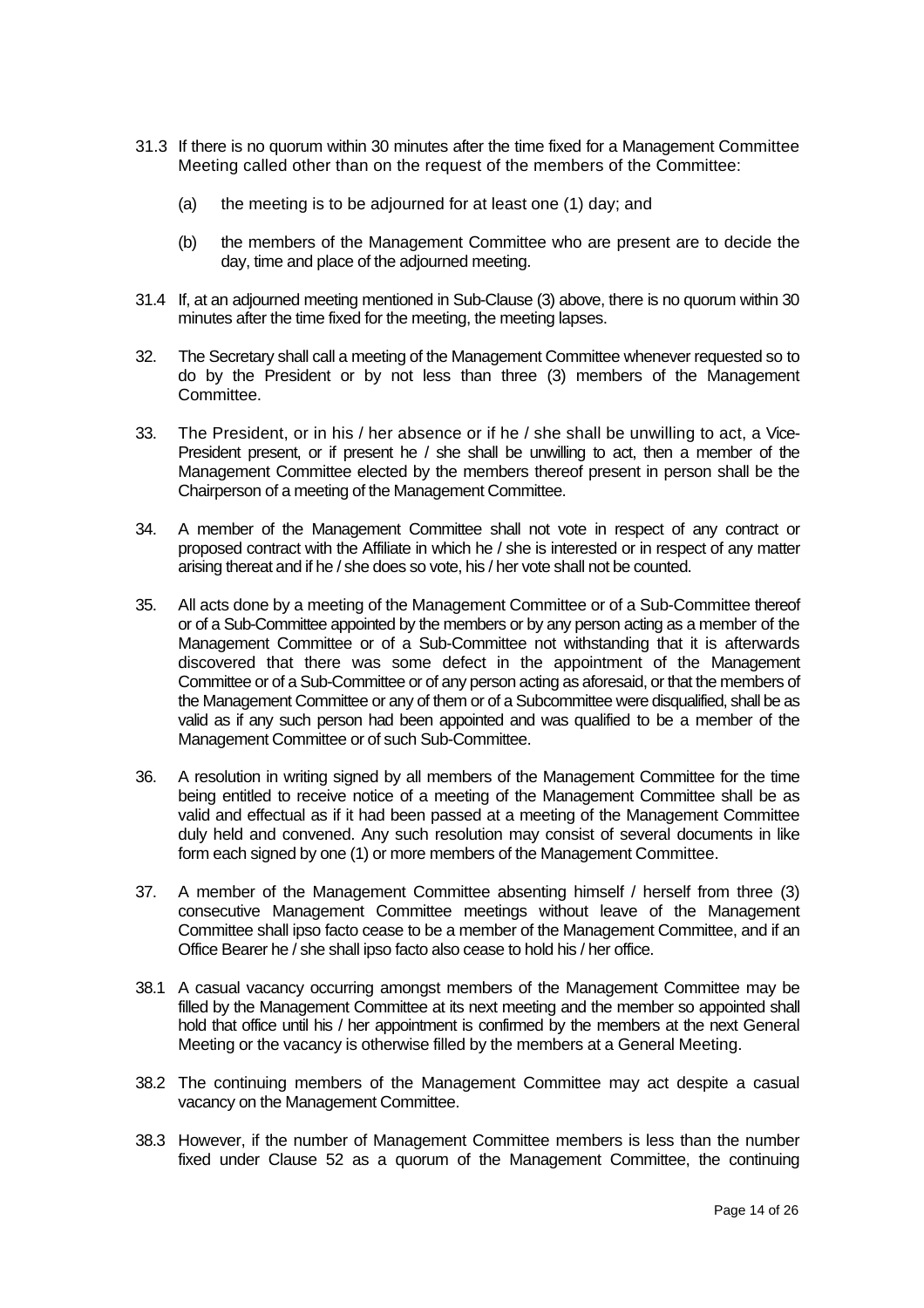members may act only to:

- (a) increase the number of Management Committee Members to the number required for a quorum; or
- (b) call a General Meeting of the Affiliate.

## **ELECTION OF OFFICE BEARERS AND MANAGEMENT COMMITTEE:**

- 39. The Officer Bearers and other Members of the Management Committee shall be elected annually at the Annual General Meeting and shall take office immediately upon election.
- 40. Nominations of members proposed as Office Bearers or as other members of the Management Committee shall be made in writing to the Secretary at least twenty one (21) days before the date of the Annual General Meeting, and shall be signed by at least one (1) member and the nominee. No person shall be eligible for election unless he or she is a financial member of the Affiliate, a financial member of the CCC (Q) t/as Dogs Queensland and complies with the conditions of Clauses 61 (b) and 61 (c).
- 41. A list of all such nominations, in alphabetical order or by "lot", shall be sent or delivered to each of the members at least seven (7) days prior to the holding of the Annual General Meeting.
- 42. If there be not a nomination for the Office of President, Vice-President, Secretary or Treasurer, or if a member nominated for such office declares at the Annual General Meeting verbally or in writing that he / she is unwilling to stand for that office, or if the number of members required for election as members of the Management Committee are not nominated, the members may propose and second orally, at the Annual General Meeting, sufficient members to fill any such office.
- 43. If there be more than the required number of members nominated for the election to any office, an election by ballot shall take place, but if there be only the requisite number, the Chairperson shall declare those nominated to be duly elected.
- 44. The election of the Office Bearers and Members of the Management Committee shall be by secret ballot:
	- (a) cast by members present at the Annual General Meeting and eligible to vote thereat, except that Postal Votes will be permitted for the election of Office Bearers, provided that:
		- (1) the voting member resides in Queensland and at a distance of not less than fifty (50) kilometres from the meeting venue; and
		- (2) the vote is received by the Secretary no less than twenty four (24) hours prior to the date of the meeting.
	- (b) For the purposes of the ballot, a Returning Officer may be appointed by the members present at the General Meeting of members immediately preceding the Annual General Meeting or as the first business of the Annual General Meeting. If not so appointed, not less than two (2) scrutineers shall be appointed by the members at, and as the first business of, the Annual General Meeting.
	- (c) Each member wishing to participate in the ballot shall strike out from the voting paper all names in excess of the number of positions vacant and ballot papers containing a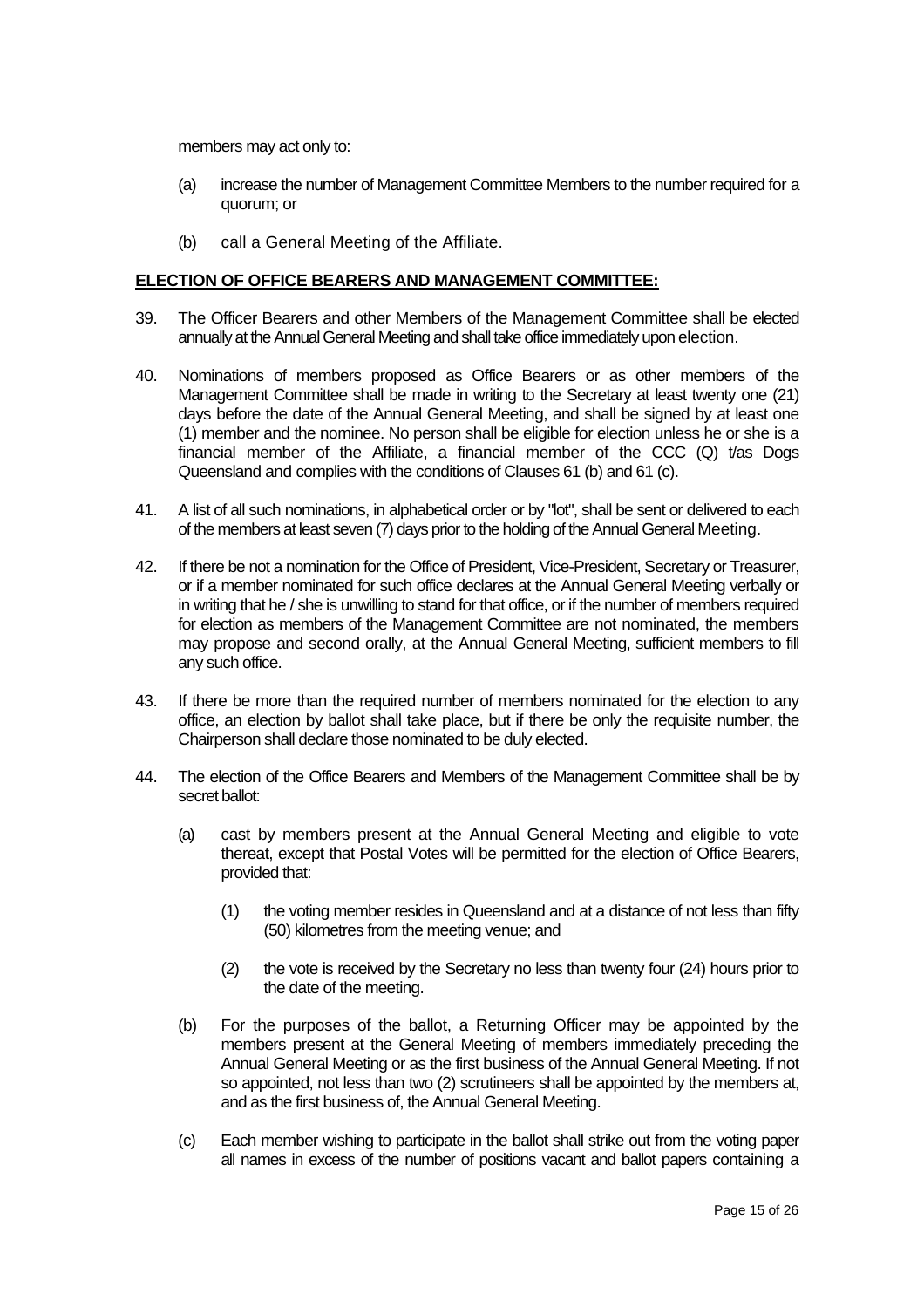greater or lesser number of candidates to be elected shall be invalid.

- (d) After the appointment of the Returning Officer and / or the scrutineers, the Returning Officer and / or the scrutineers shall count or cause to be counted by the said persons the votes cast by members.
- (e) The Returning Officer and / or the scrutineers shall declare the result of the ballot immediately after the votes have been counted, and in the event of an equality of votes in favour of any candidate which could affect the election of a candidate, the members at the Annual General Meeting shall elect one (1) of such candidates to fill the vacancy for which he / she was nominated by a resolution passed by a simple majority of members present and voting thereon.
- (f) If any question shall arise as to the validity or invalidity of a voting paper, or whether any particular member has or has not been elected to any particular office, a statement by the returning Officer that the relevant voting paper is or is not valid or that a particular member has or has not been elected to a particular office shall be conclusive.

# **SUB-COMMITTEES:**

- 45. (a) The Management Committee or the members at a General Meeting may at any time and from time to time appoint a Sub-Committee from amongst the members of the Management Committee or the members for such purpose and with authority to exercise such powers and duties as the Management Committee in its discretion may recommend, save and except the power to refuse or return any entry as precluded by CCC (Q) t/as Dogs Queensland Rule 100 and the members thereof shall hold office at the pleasure of the members.
	- (b) The quorum for a Sub-Committee shall be such number thereof as shall be determined by the Management Committee or members at the time of its election, who may in like manner appoint a Chairperson thereof provided that if a Chairperson is not so appointed or is absent or unwilling to act, the members of the Sub-Committee shall appoint one of their number to be Chairperson.
	- (c) The Management Committee or any such Sub-Committee may co-opt additional members to assist in its duties.
	- (d) The President and Secretary shall automatically be ex officio members of all Sub-Committees.

## **RULINGS AT MEETINGS:**

46. All questions arising at a General Meeting or at a meeting of the Management Committee or of a Sub-Committee, other than questions of order or procedure which shall be decided by the Chairperson, shall be decided by the majority of votes cast at such meeting and in the case of equality of votes, the Chairperson shall have a casting vote.

## **GENERAL MEETING OF MEMBERS:**

47.1 The Annual General Meeting of members of the Affiliate shall be held within six (6) months of the end of the Reportable Financial Year, if the first or otherwise at least once (1) each year and within the last six (6) months after the end of the Affiliate's Reportable Financial Year, for every subsequent Annual General Meeting. The business to be transacted at the Annual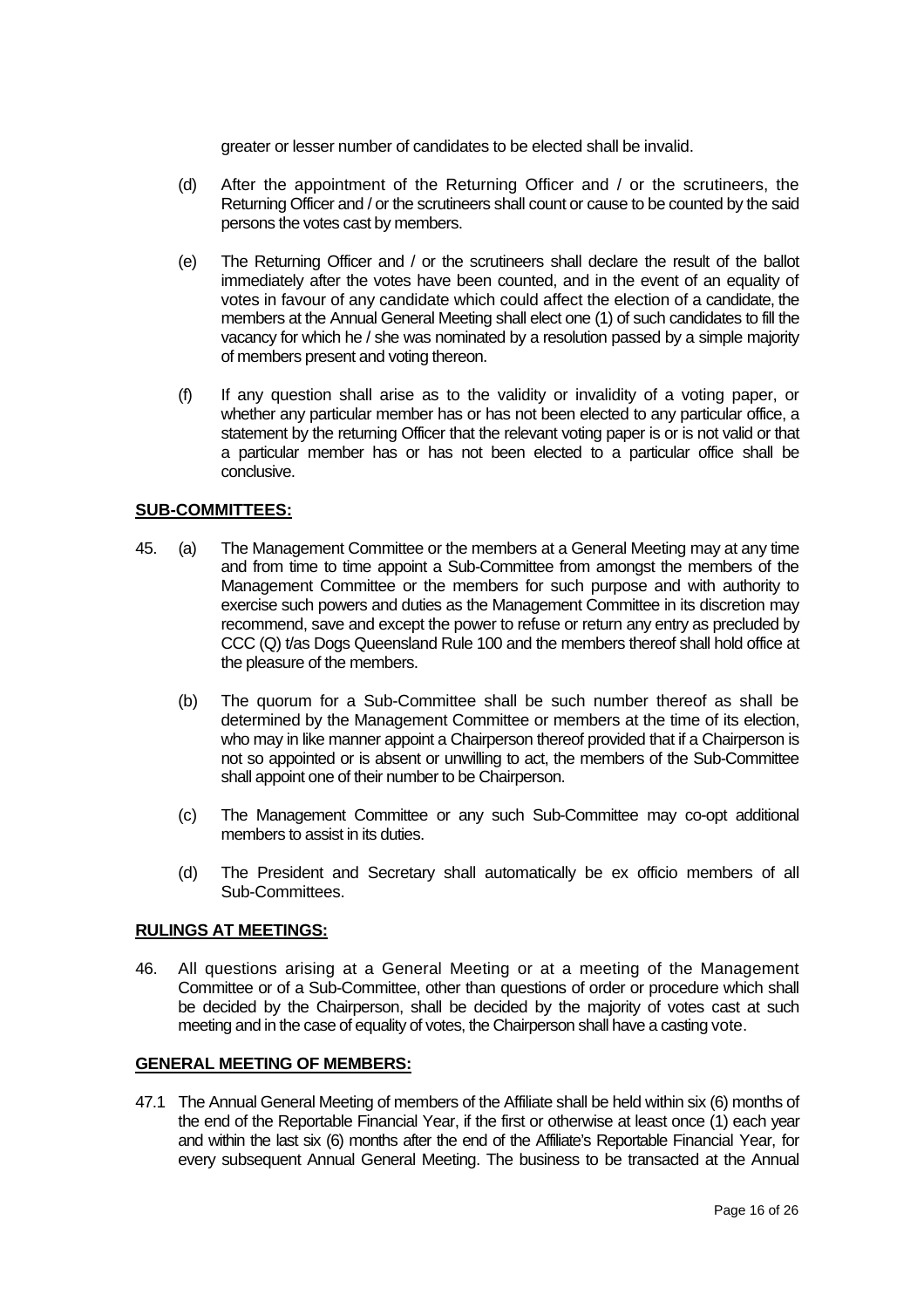General Meeting shall be:

- (a) appoint a returning officer and / or two scrutineers as required under Clause 44 (b) of this Constitution;
- (b) to confirm the Minutes of the preceding Annual General Meeting;
- (c) to receive and adopt the accounts of the Affiliate and the accompanying reports thereon;
- (d) to receive from the returning officer pursuant to Clause 44 (d), or the President pursuant to Clause 43, the result of the ballot for the election of the office bearers and of members of the Management Committee or pursuant to Clause 42, to elect office bearers or members of the Management Committee;
- (e) to appoint a qualified Auditor, an Accountant or an approved person in accordance with Clause 71:
- (f) for a Level 1 Incorporated Association as defined by the Act, to present the Affiliate's financial statements and Audit reports for the last Reportable Financial year;
- (g) For a Level 2 or Level 3 Incorporated Association to which Section 59 of the Act applies, to present the financial statement and signed statement to the meeting for adoption;
- (h) to receive the Annual Report and transact any other business required by the Constitution to be transacted;
- (i) to transact any other business written notice of which shall have been given to the members at least seven (7) days prior to the date of such meeting;
- (j) For a Level 2 and Level 3 Incorporated Association to which Section 59 of the Act applies to receive the Annual Report including financial statement, and signed statement, for the last Reportable Financial Year;
- (k) Subject to the approval of a majority of the members present at the meeting, to transact any further business which may be brought forward at that meeting; and
- (l) To report whether there is the need for Public Liability Insurance to be taken for the Affiliate to the Affiliate's members, if the necessity for such insurance arises during the previous year prior to the meeting.
- 47.2 The members of the Management Committee of the Affiliate must ensure the Affiliate complies with its financial reporting requirements under Section 59 (2) of the Act within six (6) months after the end date of each financial year and Section 59 (3) within one (1) month of the presentation of financial documents approved by the members at the Annual General Meeting, if required by Section 59 of the Act.
- 48. An Ordinary General Meeting of the Affiliate shall be held at such time and at such place as the members at the preceding meeting shall determine or if not so determined as shall be convened pursuant to the Constitution.
- 49. The business of an ordinary General Meeting shall include the following: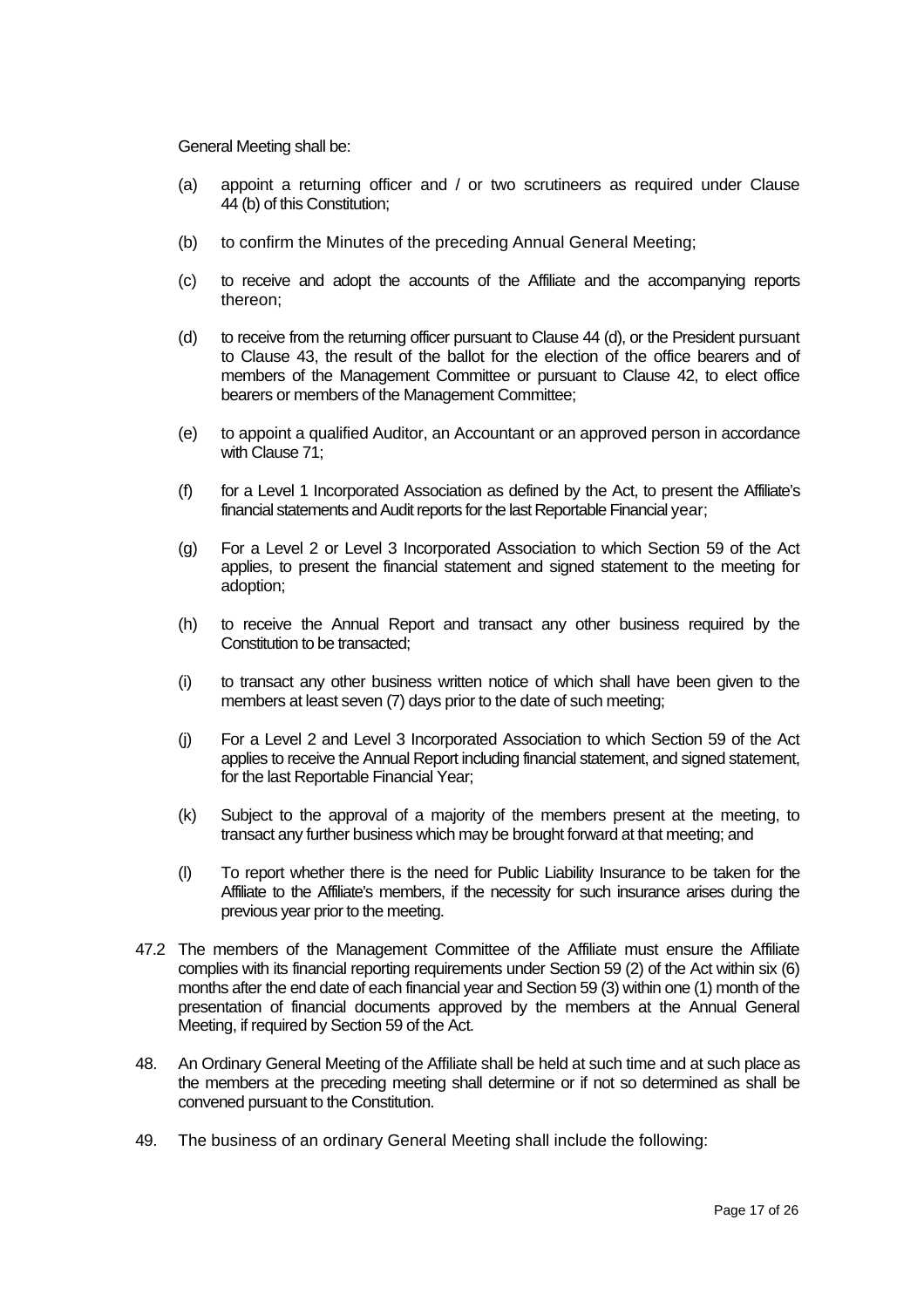- (a) to note apologies for non-attendance;
- (b) to confirm the Minutes of the preceding ordinary General Meeting;
- (c) to transact business arising out of such Minutes;
- (d) to receive the reports of the Management Committee, the Secretary and the Treasurer and any other such reports as may be required to be given;
- (e) to receive the reports of Sub-Committees;
- (f) to elect new members;
- (g) to consider and deal with business deferred from the previous meeting;
- (h) to consider and deal with motions of which due notice has been given;
- (i) to consider and deal with correspondence received since the previous General Meeting;
- (j) to receive notices of motions;
- (k) to consider and deal with motions of which notice has not been given;
- (l) to hear through the Chairperson answers to questions from members and, where appropriate, to deal with the subject matter thereof; and
- (m) to deal with such other business as the Chairperson or the majority of members present may allow.
- 50. A Special General Meeting shall be convened by the Secretary at the direction of the President or of the Management Committee or on the written request of not less than ten (10) financial members. A request for a Special General Meeting must state the day, time and place of the meeting, why the Special Meeting is called and the business to be conducted at that Meeting.
- 51. The business to be transacted at a Special General Meeting shall be set out in the notice convening that Meeting, and no other business shall be transacted thereat or at any adjournment thereof.
- 52.1 The quorum for a general meeting is at least the number of members elected or appointed to the management committee at the close of the Association's last General Meeting plus one (1).
- 52.2 However, if all members of the association are members of the Management Committee, the quorum is the total number of members less one (1).
- 52.3 No business may be conducted at a general meeting unless there is a quorum of members when the meeting proceeds to business.
- 52.4 If there is no quorum within thirty (30) minutes after the time fixed for a general meeting called, on the request of members of the management committee or the association, the meeting lapses.
- 52.5 If there is no quorum within thirty (30) minutes after the time fixed for a general meeting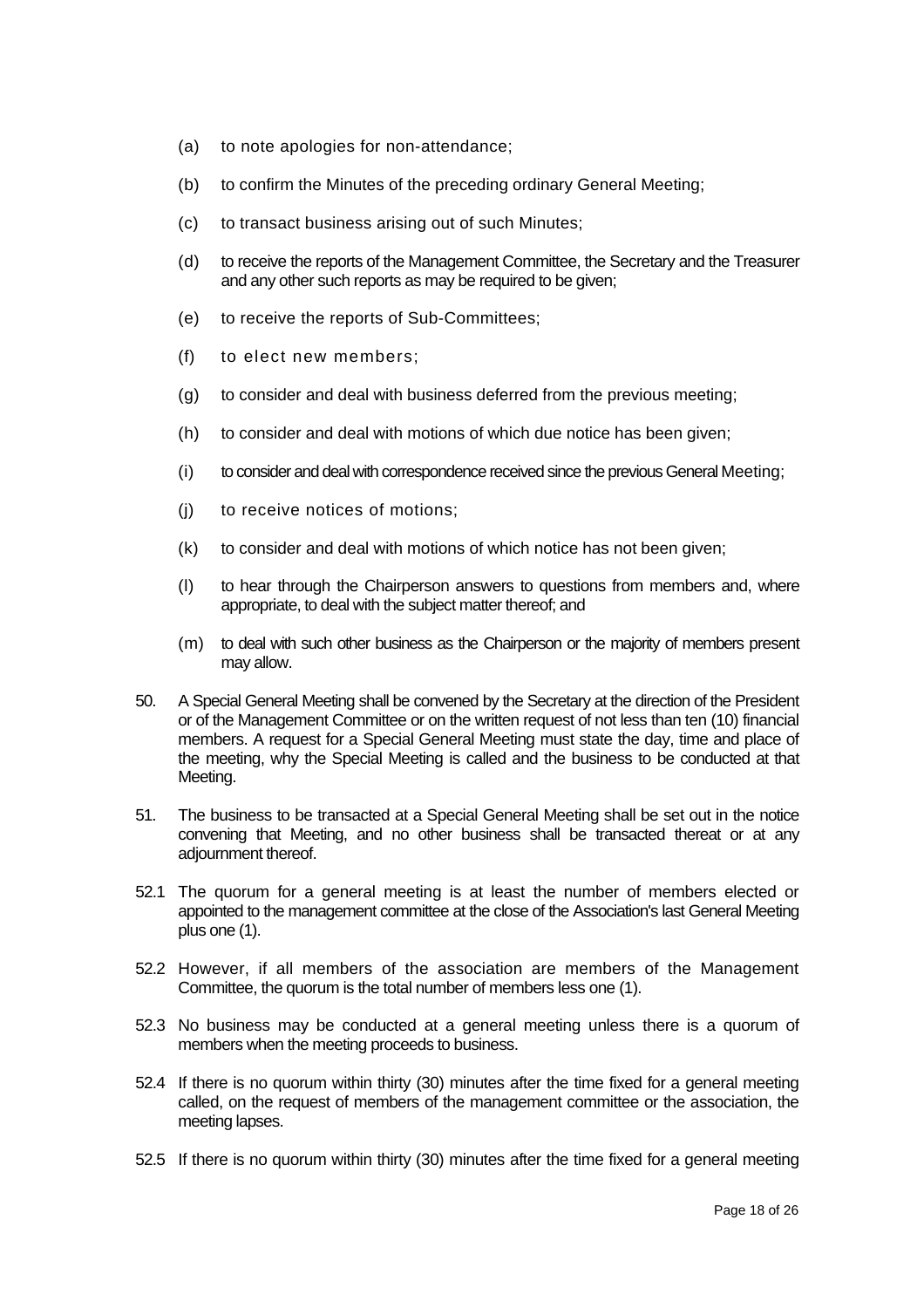called, other than on the request of members of the management committee or the association, then:

- (a) the meeting is to be adjourned for at least seven (7) days; and
- (b) the management committee is to decide the day, time and place of the adjourned meeting.
- 52.6 The chairperson may, with the consent of any meeting at which there is a quorum, and must if directed by the meeting, adjourn the meeting from time to time and from place to place.
- 52.7 If a meeting is adjourned under Clause 52.6, only the business left unfinished at the meeting from which the adjournment took place may be conducted at the adjourned meeting.
- 52.8 The secretary is not required to give the members notice of an adjournment or of the business to be conducted at an adjourned meeting unless a meeting is adjourned for at least thirty (30) days.
- 52.9 If a meeting is adjourned for at least thirty (30) days, notice of the adjourned meeting must be given in the same way notice is given for an original meeting.
- 53. The President, or in his / her absence, or if he / she shall be unwilling to act, the Vice-President, or if there shall not be a Vice-President present, or if present he / she shall be unwilling to act, then a member elected by the members present in person shall be the Chairperson of such a meeting.

## **NOTICE OF GENERAL MEETINGS:**

- 54. Every General Meeting shall be convened by notice given by the Secretary to each member of the Affiliate specifying the date, time and venue of such meeting as prescribed in Clause 56. The signature to any such notice may be written, stamped, impressed, typed or printed.
- 55. At least seven (7) days prior notice shall be given in respect of each such meeting.
- 56. Notice of a General Meeting shall be deemed to have been given to each member if it is published in the Club's Newsletter or Journal or such other publication as prescribed by members at the first General Meeting for the year, provided that such publication is made and received by the members not later than seven (7) days prior to the date of the meeting, or if it is served upon him / her personally, or if it is sent through the post addressed to such member at the address furnished by him / her to the Secretary, or at his / her last address known to the Secretary. A notice sent to one of a dual membership shall be deemed for all purposes to have been notice given to each of such members.
- 57. The accidental omission to give notice to a member, or if a member shall fail to receive a notice sent as aforesaid, shall not invalidate a General Meeting.
- 58. A notice sent by post shall be deemed to have been served on the working day following that on which it is posted.

## **CONDUCT AND ADJOURNMENT OF MEETING:**

59.1 A member may take part and vote in a general meeting in person, by proxy provided that the procedure in Clause 82 has been satisfied, by attorney or by using any technology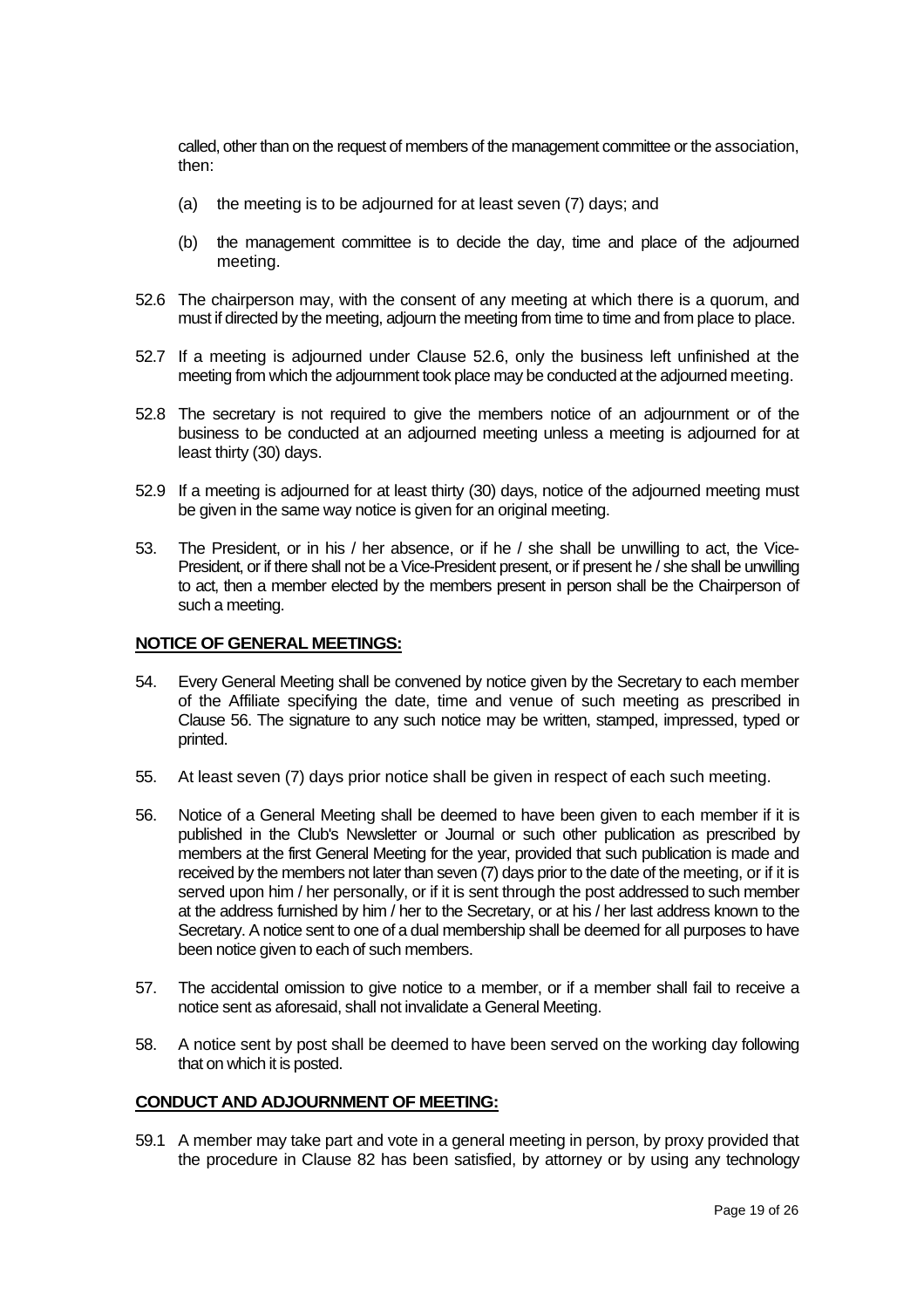that reasonably allows the member to hear and take part in discussions as they happen.

- 59.2 A member who participates in a meeting as mentioned in Clause 59.1 is taken to be present at the meeting.
- 59.3 At each general meeting:
	- (a) the President is to preside as chairperson;
	- (b) if there is no President, or if the President is not present within fifteen (15) minutes after the time fixed for the meeting, or is unwilling to act, the members present must elect one (1) of their number to be chairperson of the meeting; and
	- (c) the chairperson must conduct the meeting in a proper and orderly way.
- 60. A General Meeting of members or a meeting of members of a Management Committee or of a Sub-Committee shall have the power to adjourn its proceedings from time to time for any period not exceeding at any one (1) time, one (1) month.

# **VOTING OF MEMBERS:**

- 61. (a) At meetings of members or of the Management Committee or of a Sub-Committee the mode of voting shall in the first instance be by a show of hands, or if required by not less than two (2) members, by an actual division or by secret ballot and the Chairperson shall have an ordinary and in the case of equality of the primary vote also a casting vote and all questions shall be decided by the majority of votes of the members voting in person at any such meeting, provided that on a resolution relating to the election of the office bearers or of the members of the Management Committee or relating to the expulsion of members, the foregoing shall not apply and in lieu thereof votes shall be taken in accordance with the relevant Clause of the Constitution.
	- (b) Every member who was a financial member of the Affiliate for not less than three (3) months of the Reportable Financial Year preceding the Annual General Meeting and is currently a financial member shall be entitled to vote at the Annual General Meeting and shall be eligible to nominate or be nominated as an office bearer or member of the Management Committee.
	- (c) No person becoming a member between the closing date of the Reportable Financial Year preceding the Annual General Meeting and the date of the Annual General Meeting shall be eligible to vote at the Annual General Meeting, nominate or be nominated as an office bearer or member of the Management Committee.
	- (d) In all matters not covered by this Constitution the rules of common debate shall apply provided always that the best interests of the general members of the Affiliate be served and general members have the right to vote in favour of or against any Management Committee decision.
	- (e) DISSENSION FROM THE PRESIDENT'S and / or CHAIRPERSON'S ACTION RULING PROCEDURE - ETC.

In the event that a dissension vote be carried by a sixty (60) percent majority at any meeting of the Affiliate, the Chairperson shall be bound to adopt such Ruling - Procedures - Actions - as decided by said vote, and further, immediately such dissension vote be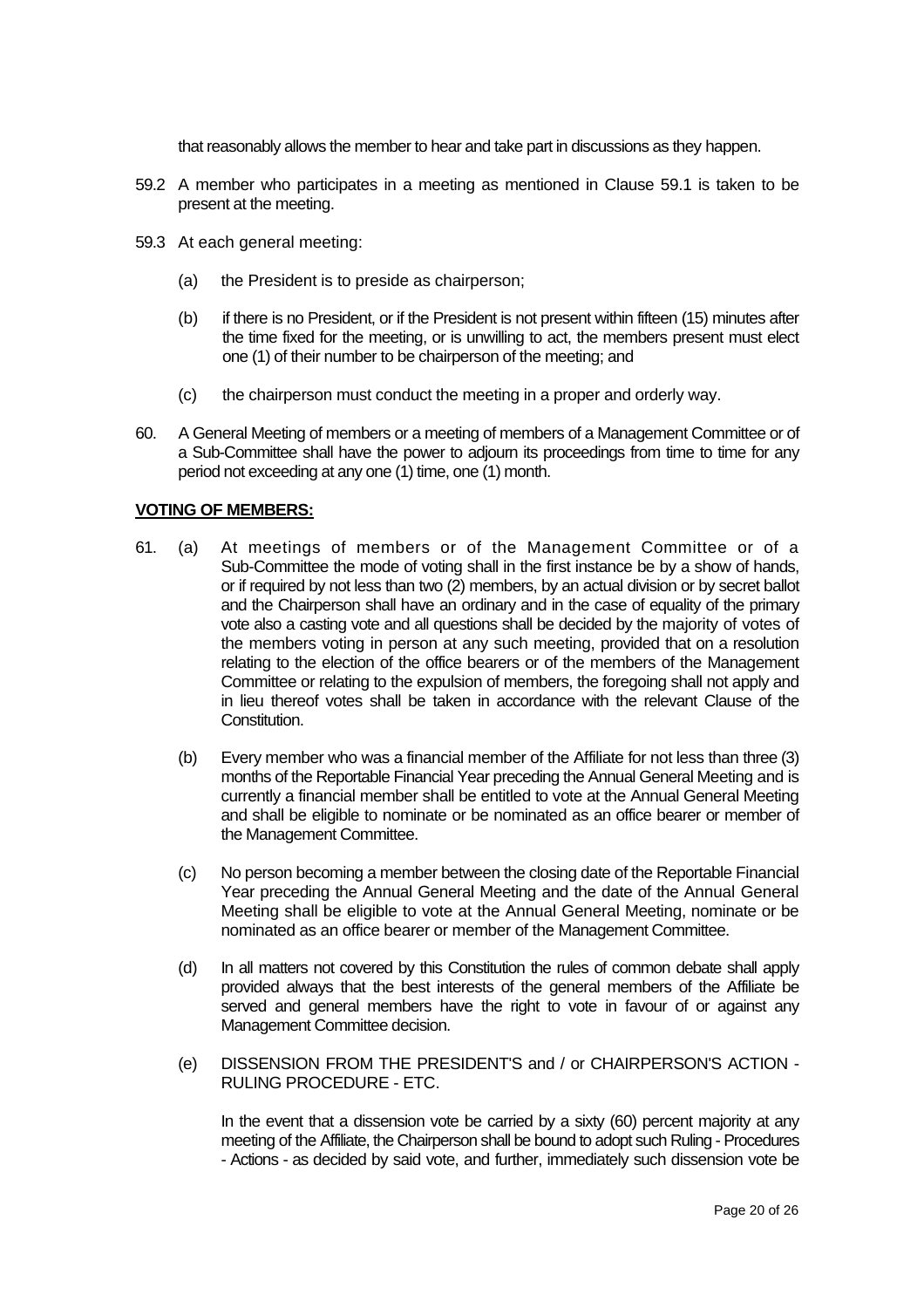moved and seconded the Chairperson shall immediately vacate the chair to enable correct and proper discussion and voting procedures to follow. Members present are then entitled to elect their own choice of interim Chairperson to preside during the time that this matter only is discussed and determined, whereupon the Chairperson shall resume the chair.

(f) The following motions of censure may be put:

CENSURE OF (1) PRESIDENT'S and / or CHAIRPERSON'S ACTION - RULING PROCEDURE - ETC.

CENSURE OF (2) OFFICE-BEARER(S)' and / or COMMITTEE MEMBER'S ACTION - RULING PROCEDURE - ETC.

CENSURE OF (3) A GENERAL MEMBER'S ACTION – CONDUCT - ETC.

In the event that a censure motion be moved, seconded and carried by a sixty (60) percent majority at any meeting of the Affiliate, the person or persons against whom the vote be taken shall be considered censured and all relevant details shall be minuted (it must be understood that a censure motion does not automatically mean a loss of position from Management Committee or a loss to a general member of his usual and accepted rights).

- (g) VOTE OF NO CONFIDENCE may be put:
	- (1) Against any Office Bearer or Office Bearers;
	- (2) Any Management Committee member; or
	- (3) The entire Management Committee (to include Office Bearers also).

In the event that a vote of "no confidence" be moved, seconded and carried by a sixty (60) percent majority of persons present in person at the meeting specially convened to discuss the motion such person or persons against whom the motion was carried shall immediately forfeit his / her / their position(s) as an Office Bearer(s) or Management Committee member and any such person(s) shall not be allowed to accept nomination for the Management Committee or as Office Bearer or for any Sub-Committee for a period of twelve (12) months from the date of such motion. The members present upon such vote of no confidence being carried, are then entitled if they so desire, to select a replacement or replacements for the position or positions hereby rendered vacant.

(h) A Notice of Motion of "No Confidence" must be made in writing signed by the persons moving and seconding the motion, and handed to the Secretary. The Secretary shall convene a Special Meeting to be held within thirty (30) days from the date of receipt of the notice of motion, and advise all members, in writing, within seven (7) days and allowing members at least fourteen (14) clear days' notice of the Meeting. Proof of posting of the notice to the members last registered address with the Affiliate shall be deemed sufficient proof of the member being notified.

#### **DOCUMENTS:**

62. The Management Committee shall provide for the safe custody of books, documents, instruments of title and securities of the Affiliate.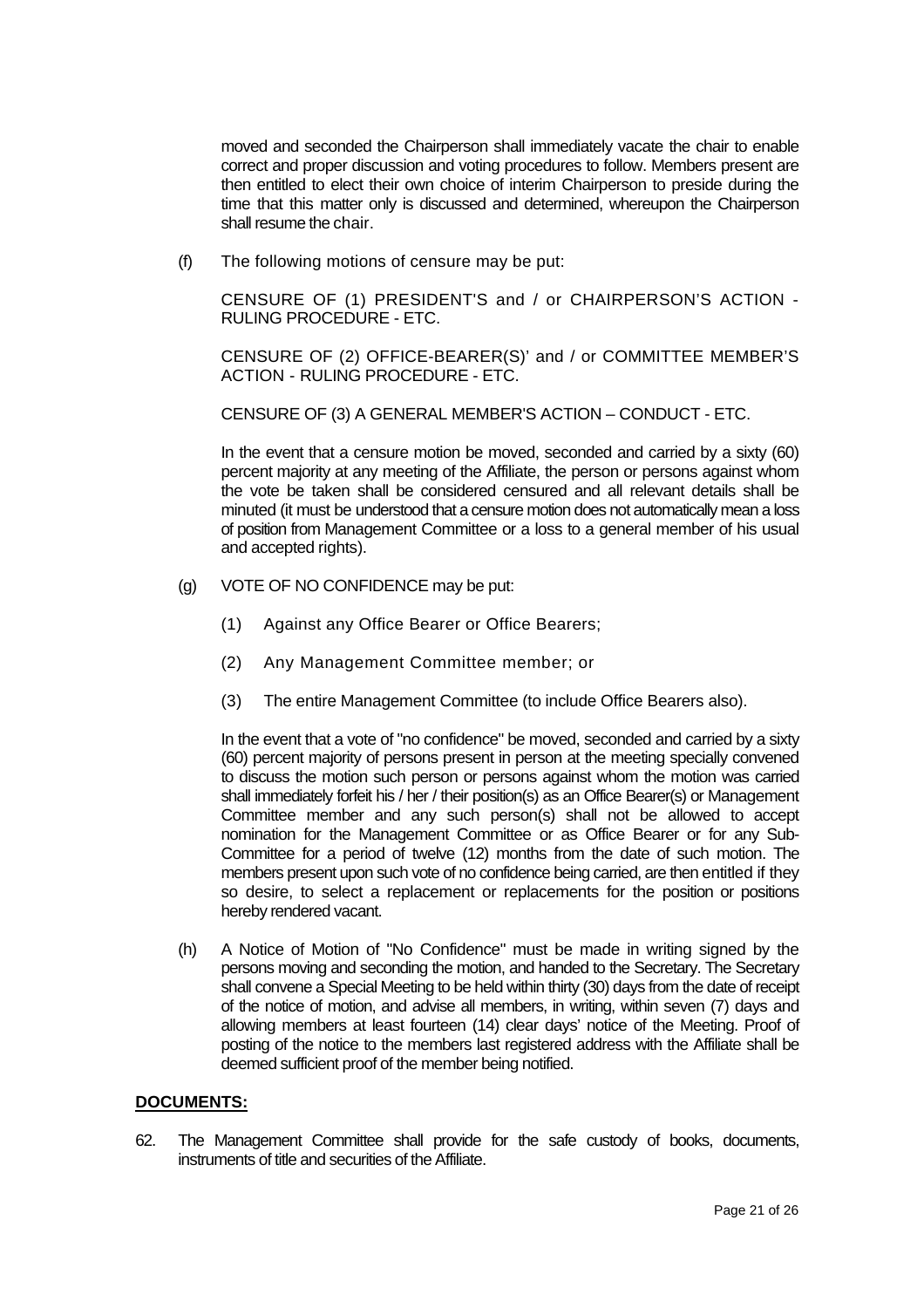# **PROPERTY:**

63. The income and property of the Affiliate whencesoever derived shall be used and applied solely in promotion of its objects and in the exercise of its powers as set out herein and no portion thereof shall be distributed, paid or transferred directly or indirectly by way of dividend, bonus or otherwise by way of profit to or amongst the members of the Affiliate provided that nothing herein contained shall prevent the payment in good faith of interest to any such member in respect of moneys advanced by him / her to the Affiliate or otherwise owing by the Affiliate to him / her or of remuneration to any officers or servants of the Affiliate or to any member of the Affiliate or other person in return for any services actually rendered to the Affiliate provided further that nothing herein contained shall be construed so as to prevent the payment or repayment to any member of out of pocket expenses, money lent, reasonable and proper charges for goods hired by the Affiliate or reasonable and proper rent for premises demised or let to the Affiliate.

## **REPORTABLE FINANCIAL YEAR:**

64. The Reportable Financial Year of the Affiliate shall commence on the first day of ……………………… in each year, and terminate on the last day of ……………………… in the next year, unless the Affiliate is incorporated within three (3) months before the end date of the Affiliate's financial year aforementioned, the Affiliate's first Reportable Financial Year is the period starting on the date of incorporation and ending on the second end date of incorporation. For the purposes of clarity the end date of the Affiliate's financial year is the first Reportable Financial Year is on the last day of …………………… the following year after incorporation. Members' fees are payable on or before the day mentioned in Clause 11.

# **SHOW SECRETARY AND / OR SHOW MANAGER:**

65. The Members, at a General Meeting (or the Management Committee in lieu thereof) may appoint a Show Secretary, Trial Secretary and / or a Show Manager or Trial Manager, as appropriate. The persons appointed to these positions must be financial members of the CCC (Q) t/as Dogs Queensland.

#### **PUBLICITY OFFICER:**

66. The members at a General Meeting (or the Management Committee in lieu thereof) may appoint a Publicity Officer whose duties shall be determined by the Management Committee and / or members in General Meeting.

# **BANKING ACCOUNT:**

- 67.1 The Management Committee shall cause a banking account to be opened with a recognised bank or building society and be kept in the name of the Affiliate.
- 67.2 Records and accounts must be kept in the English language showing full and accurate particulars of the financial affairs of the Affiliate.
- 67.3 All amounts must be deposited in the Financial Institution account as soon as practicable after receipt.
- 68.1 All moneys payable on behalf of the Affiliate amounting to \$20.00 or more must be paid by cheque or electronic funds transfer.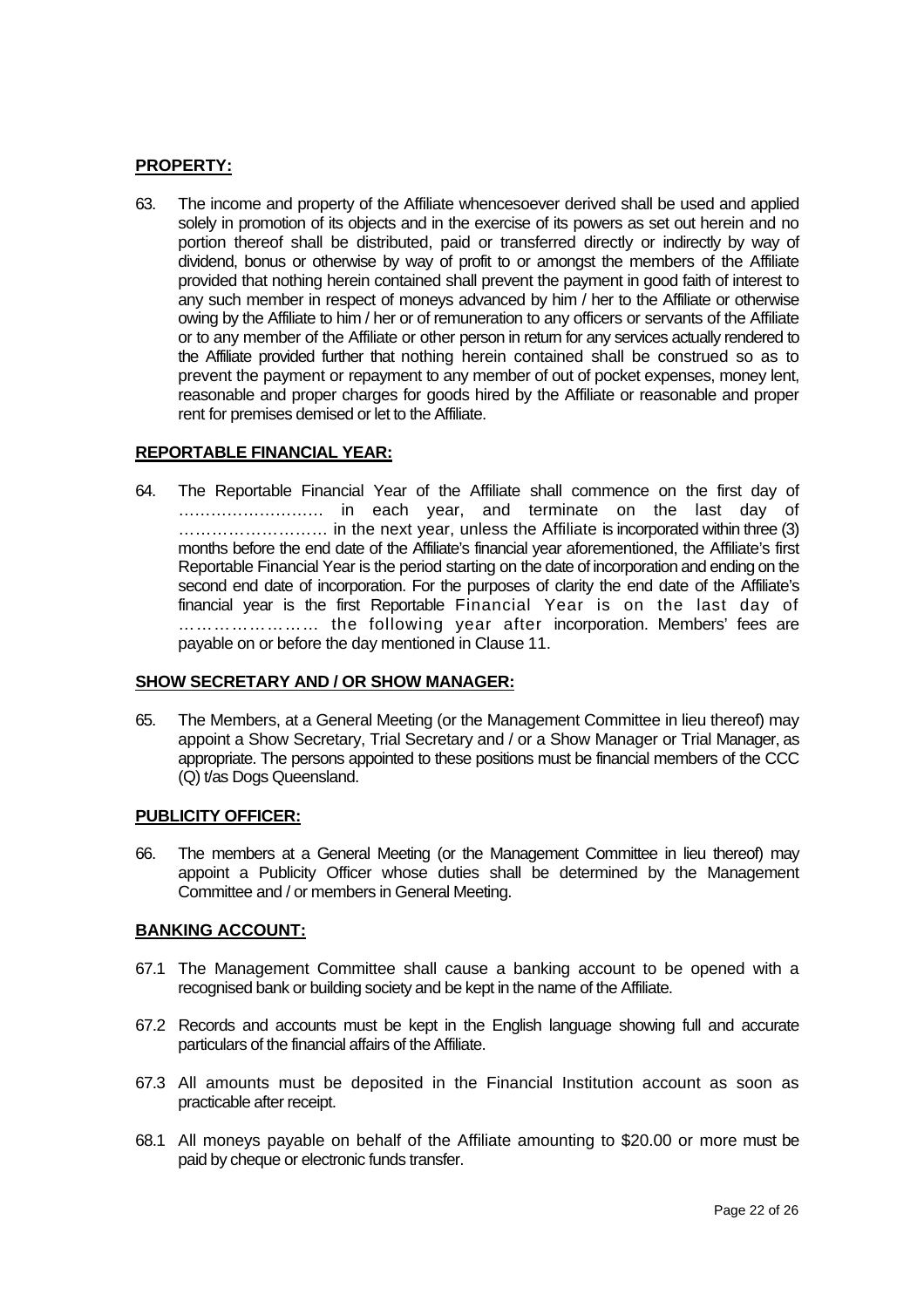- 68.2 If a payment of \$20.00 or more is made by cheque, the cheque must be signed by any two (2) of the following:
	- (a) the President;
	- (b) the Secretary;
	- (c) the Treasurer; and
	- (d) any one (1) of three (3) other members of the Association who have been authorised by the Management Committee to sign cheques issued by the association.
- 68.3 However, one (1) of the persons who signs the cheque pursuant to clause 68.2 must be the President, the Secretary or the Treasurer.
- 68.4 Cheques, other than cheques for wages, allowances or petty cash recoupment, must be crossed not negotiable.
- 68.5 A petty cash account must be kept on the imprest system, and the Management Committee must decide the amount of petty cash to be kept in the account.
- 68.6 All expenditure must be approved or ratified at a Management Committee meeting.
- 68.7 Where an amount of less than \$100.00 is paid in cash, the Treasurer or the Treasurer's authorised deputy must ensure a receipt is obtained at the time of the transaction.
- 68.8 If a payment of less than \$100.00 is made by cheque, the cheque must be signed by the Treasurer or in the Treasurer's absence the cheque must be signed by an authorised deputy nominated by the Treasurer by written notice of the authority or change to that authority, together with any one of the Office Bearers authorised to sign on behalf of the Affiliate. The Treasurer must first give notice to the Affiliate immediately upon giving authority or any changes to that authority for an authorised deputy to sign cheques on behalf of the Affiliate.

# **ACCOUNTS / DOCUMENTS:**

- 69. The Treasurer shall cause to be kept true accounts of all moneys received, of all payments made by or on behalf of the Affiliate, and of all assets and liabilities and the manner in which income and expenditure of the Affiliate has been dealt with, which at all times shall show the true financial position of the Affiliate.
- 70. The Affiliate's books of accounts, documents, instruments of titles and securities shall be kept at such place of security as the members in General Meeting or Management Committee in lieu thereof shall determine.

# **AUDIT AND AUDITOR:**

- 71. (1) This Clause (71) applies only if the association is:
	- (a) a Level 1 Incorporated Association (where current assets or total revenue exceeds \$100,000); or
	- (b) a Level 2 Incorporated Association to which Section 59 of the Act applies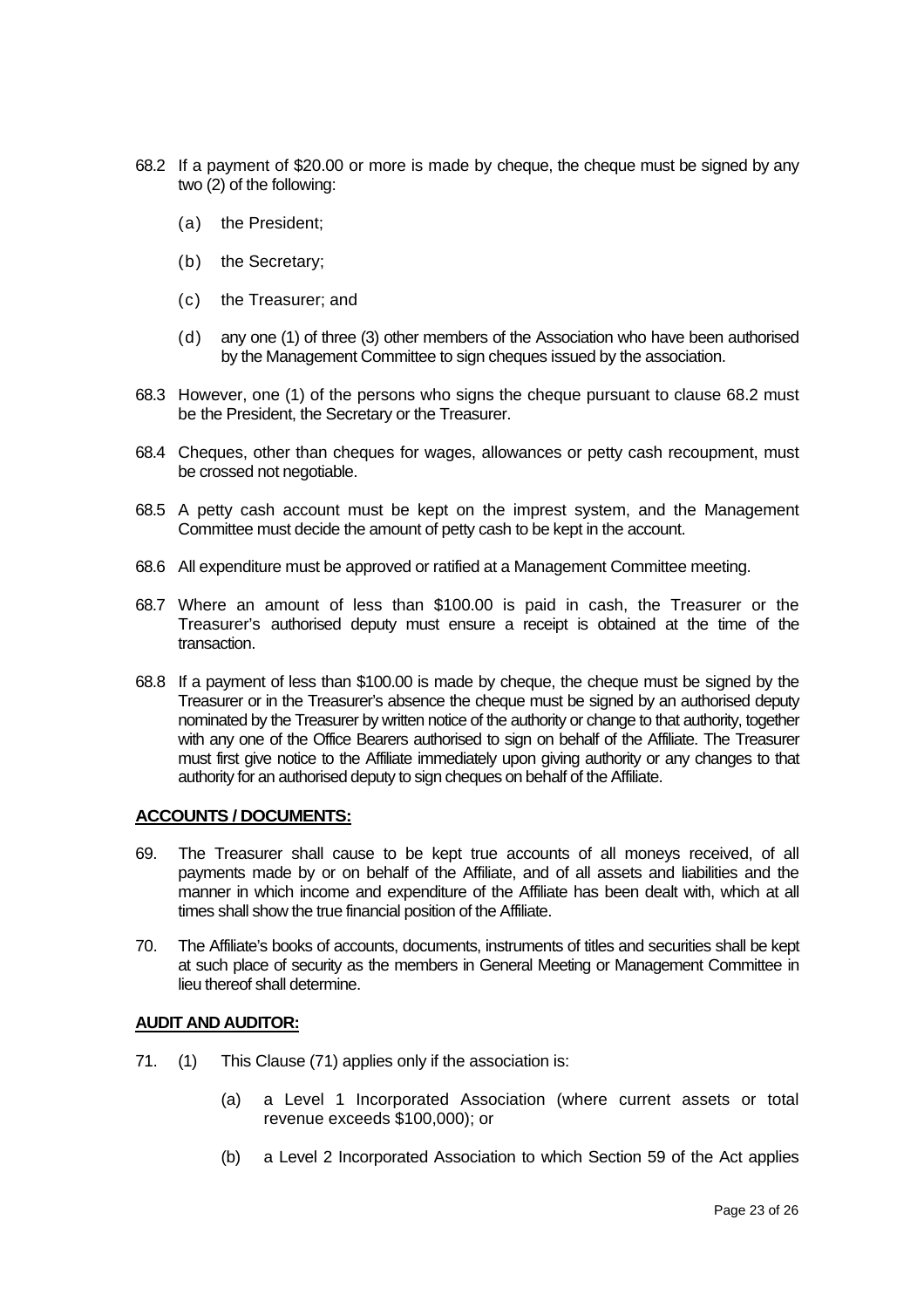(where current assets or total revenue is between \$20,000 and \$100,000); or

- (c) a Level 3 Incorporated Association to which Section 59 of the Act applies (where current assets or total revenue is less than \$20,000).
- (2) For a Level 1 Incorporated Association, the Affiliate must appoint an Auditor or an Accountant for the present financial year.
- (3) For a Level 2 Incorporated Association or a Level 3 Incorporated Association, to which Section 59 of the Act applies, the Affiliate must appoint an Auditor, an Accountant or an approved person for the present financial year.
- (4) The Auditor, Accountant or approved person appointed in accordance with this clause must hold that office until the next Annual General Meeting, unless the Auditor is removed or retires in accordance with the Constitution, in which case another Auditor, Accountant or approved person must be appointed for the remainder of the period.
- 72. Notice of the nomination of any person other than a retiring Auditor for appointment as Auditor shall be given to the members not less than seven (7) days before the Annual General Meeting at which the appointment of Auditor is to be made.
- 73. A person shall not be appointed or act as Auditor of the Affiliate if he is a member or an employee of the Affiliate.

# **PATRON:**

74. The members at the Annual General Meeting may elect, until otherwise determined by them, not more than three (3) persons to be Patrons of the Affiliate. A Patron shall be entitled to attend a General Meeting of the Affiliate and by invitation of the President to address the members thereat, but is not permitted to vote unless a financial or Life Member of the Affiliate.

#### **CLUB JOURNAL:**

- 75. The members in General Meeting by a resolution passed by a simple majority of those voting in person thereat may authorise the publication of Affiliate Journal under such name and subject to such terms and conditions and containing (subject to editorial policy for the time being of the CCC (Q) t/as Dogs Queensland) such subject matters as the members may determine as aforesaid from time to time.
- 76. The amount applicable to the Affiliate Journal subscription may be included in the annual membership subscription, but shall be set apart and separately accounted for in the annual accounts.

#### **ALTERATION OF RULES:**

77. Subject to the provisions of the Associations Incorporation Act 1981, these Rules may be amended, rescinded or added to from time to time by a Special Resolution carried at any General Meeting:- Provided that no such amendment, rescission or addition shall be valid unless the same shall have been previously submitted to and approved by the Chief Executive.

# **COMMON SEAL:**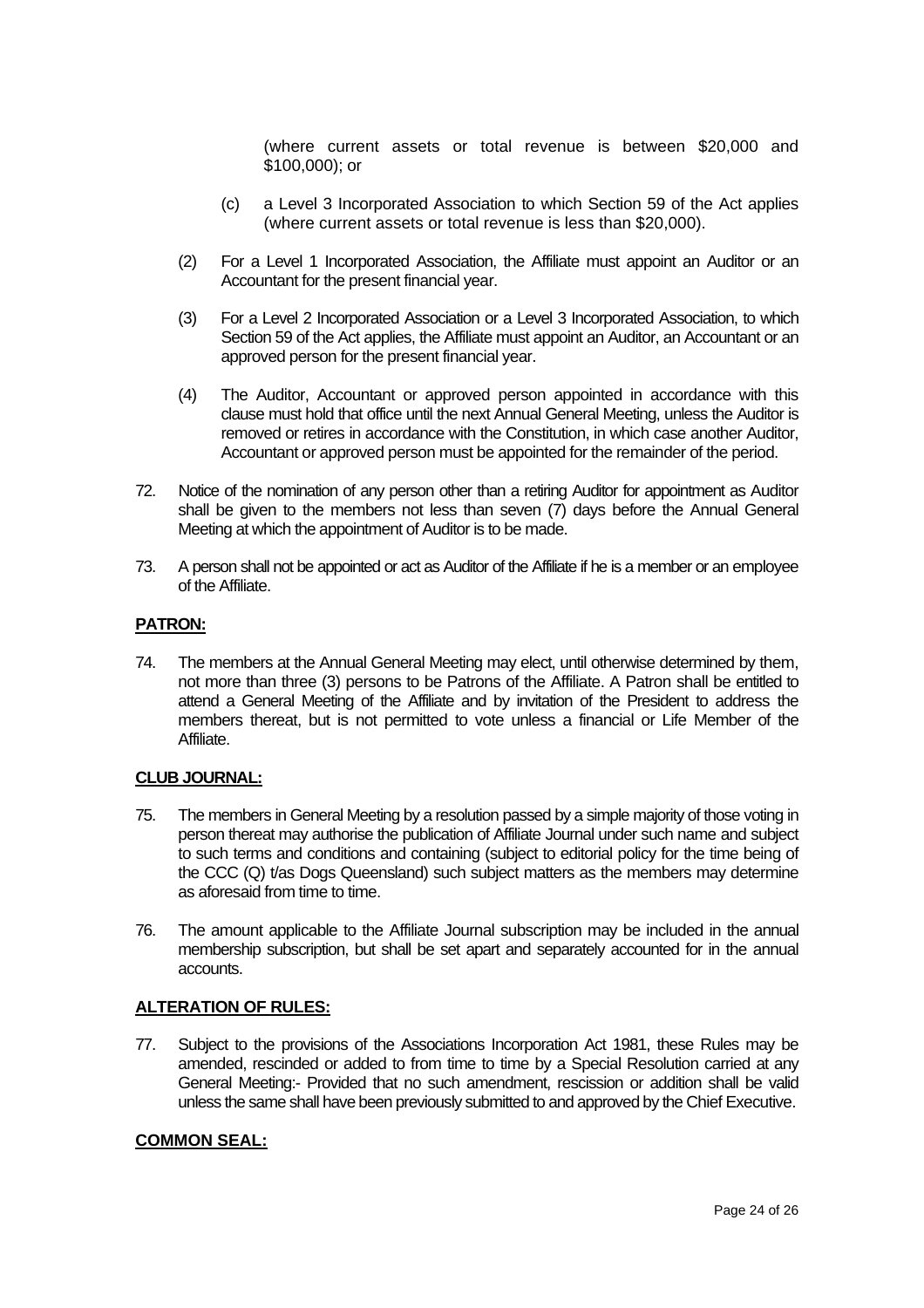78. The Management Committee shall provide for a Common Seal and for its safe custody. If there is a Common Seal, it shall only be used by the authority of the Management Committee and every instrument to which the seal is affixed shall be signed by a member of the Management Committee and shall be countersigned by the Secretary or by a second member of the Management Committee or by some other person appointed by the Management Committee for the purpose.

## **WINDING-UP OF AFFILIATE (Dissolution):**

- 79. The Affiliate shall be wound up if:
	- (a) The number of its financial members becomes less than ten (10);
	- (b) The objects of the Club can no longer be met; or
	- (c) A three-fourths (3/4) majority of financial members present at a General Meeting convened to consider a resolution to wind-up the Affiliate, vote that it shall be wound up.
- 80. The Affiliate, on deciding to wind up its affairs, shall cause to be convened a General Meeting of its members. Notice shall be given in the notice convening the meeting stating that the Affiliate proposed to wind up its affairs and cease functioning as an Affiliate.
- 81. The Affiliate shall give an undertaking that all of its known debts have been paid in full and shall hand over all surplus funds after the payment of such debts to the CCC (Q) t/as Dogs Queensland.

## **PROXIES:**

82.1 An instrument appointing a proxy must be in writing and be in the following or similar form:

| behalf at the [Annual] General Meeting of the Association, to be held on |
|--------------------------------------------------------------------------|
|                                                                          |
| adjournment of the meeting.                                              |
|                                                                          |
|                                                                          |

Signature …………………………………

- 82.2 The instrument appointing a proxy must:
	- (a) if the appointer is an individual be signed by the appointer or the appointer's attorney properly authorised in writing; or
	- (b) if the appointer is a corporation be under seal; or
	- (c) be signed by a properly authorised officer or attorney of the corporation.
- 82.3 A proxy may be a Member of the Association or another person.
- 82.4 The instrument appointing a proxy is taken to confer authority to demand or join in